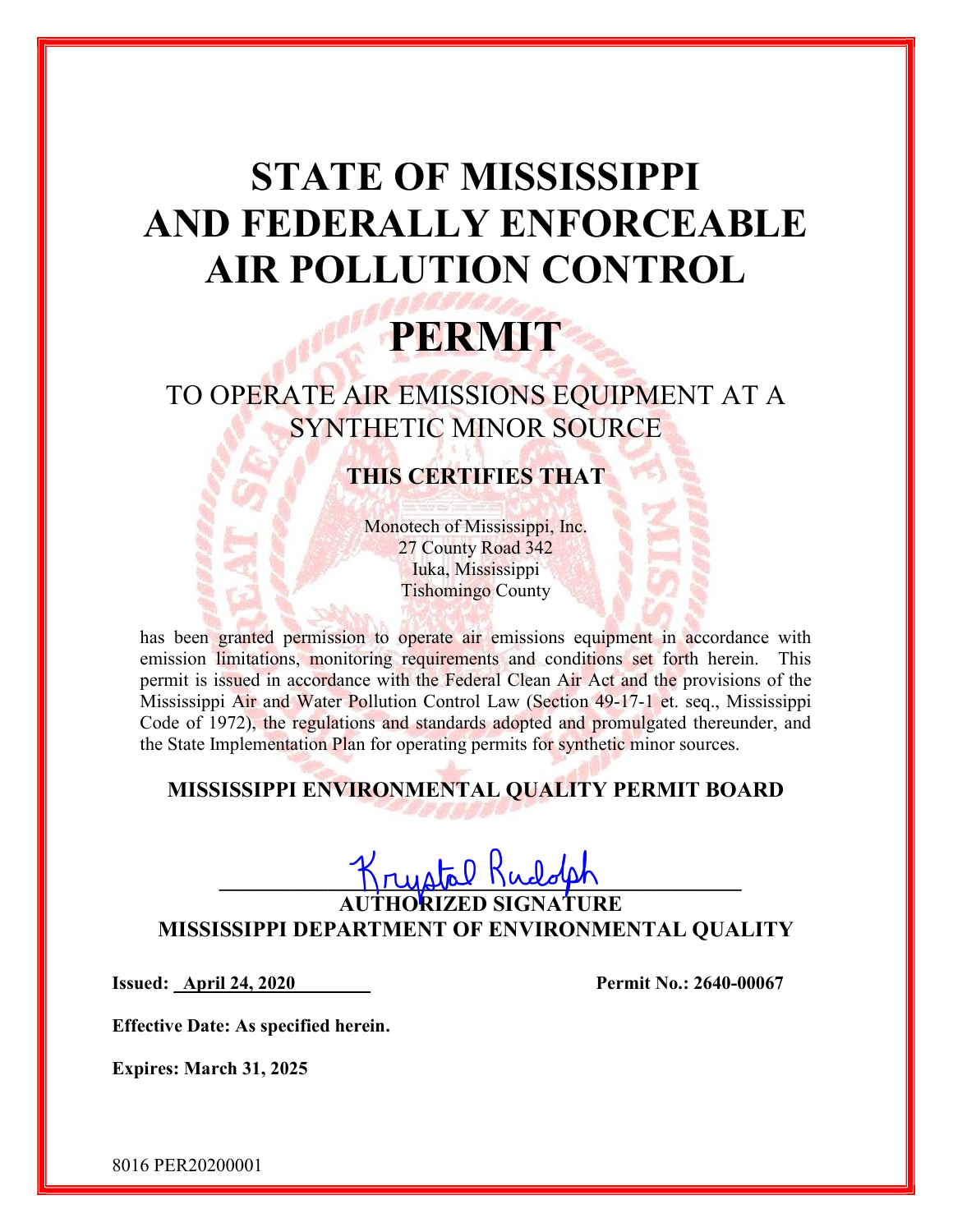#### Section 1.

#### A. GENERAL CONDITIONS

1. This permit is for air pollution control purposes only.

(Ref.: 11 Miss. Admin. Code Pt. 2, R. 2.1.D.)

2. This permit is a Federally-approved permit to operate a synthetic minor source as described in 11 Miss. Admin. Code Pt. 2, R. 2.4.D.

(Ref.: 11 Miss. Admin. Code Pt. 2, R. 2.4.D.)

3. Any activities not identified in the application are not authorized by this permit.

(Ref.: Miss. Code Ann. 49-17-29 1.b)

4. The knowing submittal of a permit application with false information may serve as the basis for the Permit Board to void the permit issued pursuant thereto or subject the applicant to penalties for constructing or operating without a valid permit.

(Ref.: 11 Miss. Admin. Code Pt. 2, R. 2.2.B(5).)

5. The issuance of a permit does not release the permittee from liability for constructing or operating air emissions equipment in violation of any applicable statute, rule, or regulation of state or federal environmental authorities.

(Ref.: 11 Miss. Admin. Code Pt. 2, R. 2.2.B(7).)

6. It shall not be a defense for a permittee in an enforcement action that it would have been necessary to halt or reduce the permitted activity in order to maintain compliance with the conditions of this permit unless halting or reducing activity would create an imminent and substantial endangerment threatening the public health and safety of the lives and property of the people of this state.

(Ref.: 11 Miss. Admin. Code Pt. 2, R. 2.2.B(15)(a).)

7. The issuance of this permit does not convey any property rights in either real or personal property, or any exclusive privileges, nor does it authorize any injury to private property or any invasion of personal rights, nor any infringement of Federal, State or local laws or regulations.

(Ref.: 11 Miss. Admin. Code Pt. 2, R. 2.2.B(15)(c).)

8. The permittee shall allow the Mississippi Department of Environmental Quality Office of Pollution Control and the Mississippi Environmental Quality Permit Board and/or their authorized representatives, upon the presentation of credentials: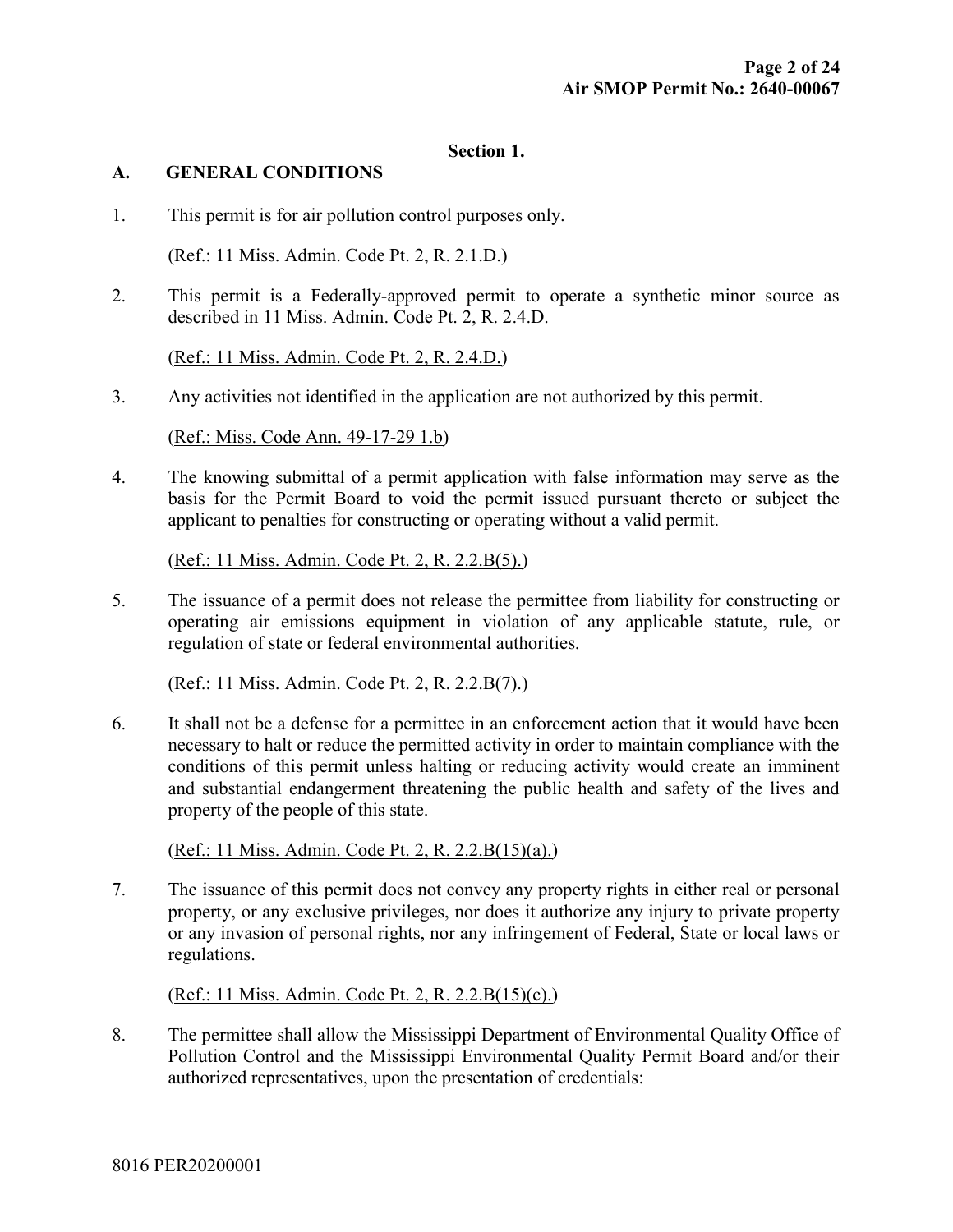- a. To enter upon the permittee's premises where an air emission source is located or in which any records are required to be kept under the terms and conditions of this permit, and
- b. At reasonable times to have access to and copy any records required to be kept under the terms and conditions of this permit; to inspect any monitoring equipment or monitoring method required in this permit; and to sample any air emission.

(Ref.: Miss. Code Ann. 49-17-21)

9. Except for data determined to be confidential under the Mississippi Air & Water Pollution Control Law, all reports prepared in accordance with the terms of this permit shall be available for public inspection at the offices of the Mississippi Department of Environmental Quality Office of Pollution Control.

#### (Ref.: Miss. Code Ann. 49-17-39)

10. The provisions of this permit are severable. If any provision of this permit, or the application of any provision of this permit to any circumstances, is challenged or held invalid, the validity of the remaining permit provisions and/or portions thereof or their application to other persons or sets of circumstances, shall not be affected thereby.

(Ref.: 11 Miss. Admin. Code Pt. 2, R. 2.1.D(7).)

- 11. This permit does not authorize a modification as defined in Regulation 11 Miss. Admin. Code Pt. 2, Ch.2., "Permit Regulations for the Construction and/or Operation of Air Emission Equipment." A modification may require a Permit to Construct and a modification of this permit. Modification is defined as "Any physical change in or change in the method of operation of a facility which increases the actual emissions or the potential uncontrolled emissions of any air pollutant subject to regulation under the Federal Act emitted into the atmosphere by that facility or which results in the emission of any air pollutant subject to regulation under the Federal Act into the atmosphere not previously emitted. A physical change or change in the method of operation shall not include:
	- a. Routine maintenance, repair, and replacement;
	- b. Use of an alternative fuel or raw material by reason of an order under Sections 2(a) and (b) of the Federal Energy Supply and Environmental Coordination Act of 1974 (or any superseding legislation) or by reason of a natural gas curtailment plan pursuant to the Federal Power Act;
	- c. Use of an alternative fuel by reason of an order or rule under Section 125 of the Federal Act;
	- d. Use of an alternative fuel or raw material by a stationary source which: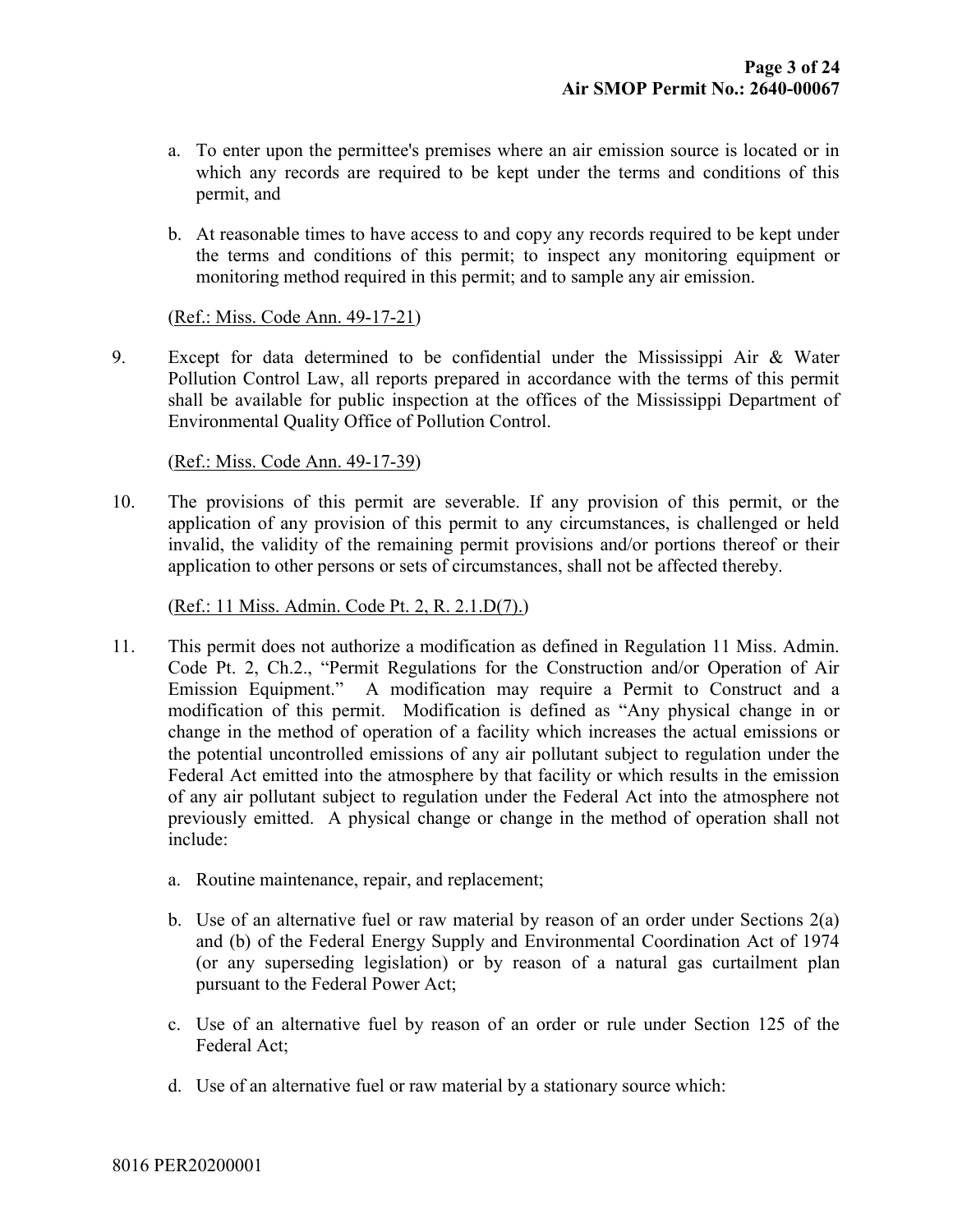- (1) The source was capable of accommodating before January 6, 1975, unless such change would be prohibited under any federally enforceable permit condition which was established after January 6, 1975, pursuant to 40 CFR 52.21 or under regulations approved pursuant to 40 CFR Part 51, Subpart I, or 40 CFR 51.166; or
- (2) The source is approved to use under any permit issued under 40 CFR 52.21 or under regulations approved pursuant to 40 CFR Part 51, Subpart I, or 40 CFR 51.166;
- e. An increase in the hours of operation or in the production rate unless such change would be prohibited under any federally enforceable permit condition which was established after January 6, 1975, pursuant to 40 CFR 52.21 or under regulations approved pursuant to 40 CFR Part 51, Subpart I or 40 CFR 51.166; or
- f. Any change in ownership of the stationary source.

(Ref.: 11 Miss. Admin. Code Pt. 2, R. 2.1.C(15).)

#### B. GENERAL OPERATIONAL CONDITIONS

1. Should the Executive Director of the Mississippi Department of Environmental Quality declare an Air Pollution Emergency Episode, the permittee will be required to operate in accordance with the permittee's previously approved Emissions Reduction Schedule or, in the absence of an approved schedule, with the appropriate requirements specified in Regulation, 11 Miss. Admin. Code Pt. 2, "Regulations for the Prevention of Air Pollution Emergency Episodes" for the level of emergency declared.

#### (Ref.: 11 Miss. Admin. Code Pt. 2, R. 2.10.)

2. Any diversion from or bypass of collection and control facilities is prohibited, except as provided for in 11 Miss. Admin. Code Pt. 2, R. 1.10., "Air Emission Regulations for the Prevention, Abatement, and Control of Air Contaminants."

(Ref.: 11 Miss. Admin. Code Pt. 2, R. 1.10.)

3. Solids removed in the course of control of air emissions shall be disposed of in a manner such as to prevent the solids from becoming windborne and to prevent the materials from entering State waters without the proper environmental permits.

(Ref.: Miss. Code Ann. 49-17-29 1.a(i and ii))

- 4. Except as otherwise specified herein, the permittee shall be subject to the following provisions with respect to upsets, startups, and shutdowns.
	- a. Upsets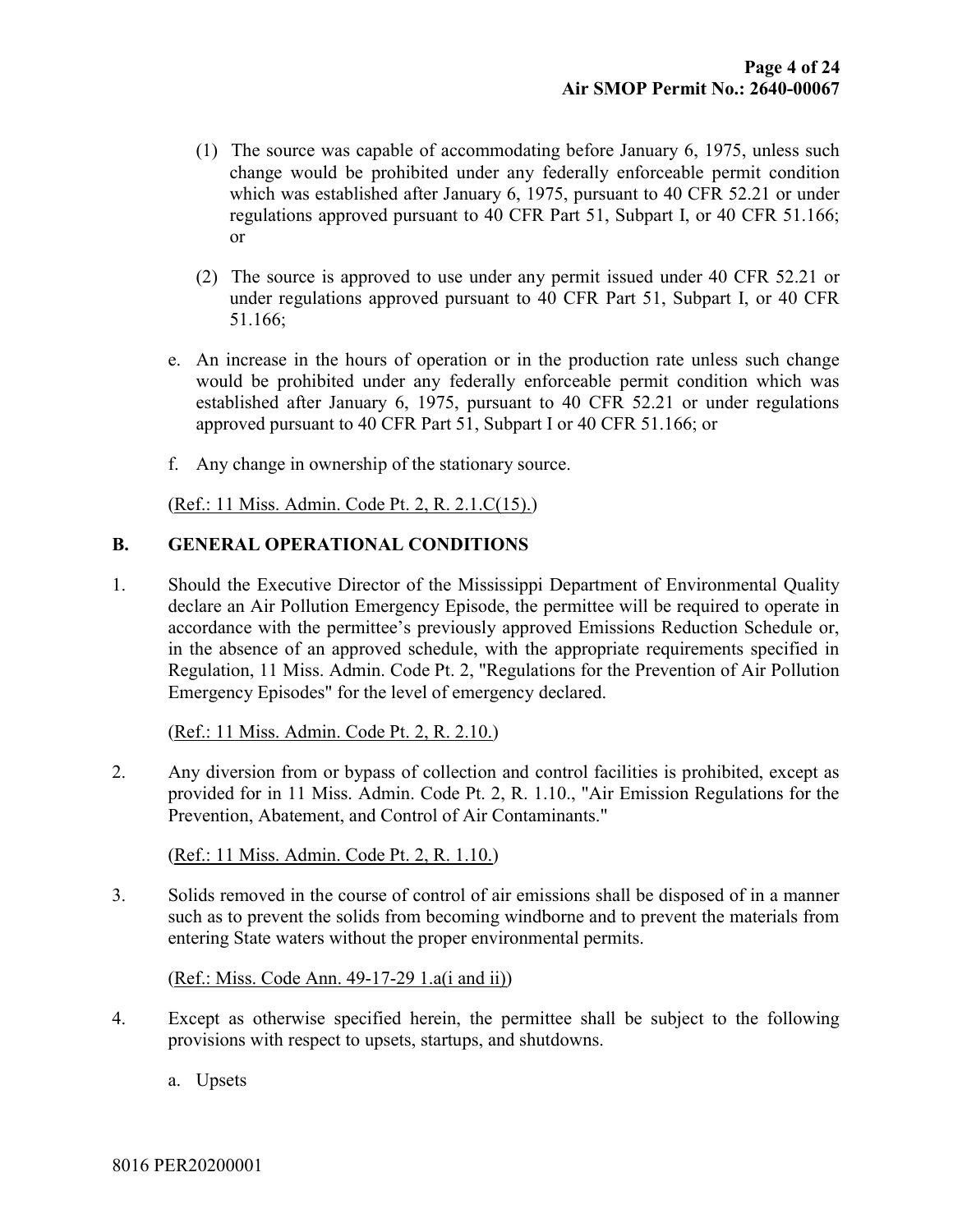- (1) For an upset defined in 11 Miss. Admin. Code Pt. 2, R. 1.2., the Commission may pursue an enforcement action for noncompliance with an emission standard or other requirement of an applicable rule, regulation, or permit. In determining whether to pursue enforcement action, and/or the appropriate enforcement action to take, the Commission may consider whether the source has demonstrated through properly signed contemporaneous operating logs or other relevant evidence the following:
	- (i) An upset occurred and that the source can identify the cause(s) of the upset;
	- (ii) The source was at the time being properly operated;
	- (iii) During the upset the source took all reasonable steps to minimize levels of emissions that exceeded the emission standard or other requirement of an applicable rule, regulation, or permit;
	- (iv) That within 5 working days of the time the upset began, the source submitted a written report to the Department describing the upset, the steps taken to mitigate excess emissions or any other noncompliance, and the corrective actions taken and;
	- (v) That as soon as practicable but no later than 24 hours of becoming aware of an upset that caused an immediate adverse impact to human health or the environment beyond the source boundary or caused a general nuisance to the public, the source provided notification to the Department.
- (2) In any enforcement proceeding by the Commission, the source seeking to establish the occurrence of an upset has the burden of proof.
- (3) This provision is in addition to any upset provision contained in any applicable requirement.
- (4) These upset provisions apply only to enforcement actions by the Commission and are not intended to prohibit EPA or third party enforcement actions.
- b. Startups and Shutdowns (as defined by 11 Miss. Admin. Code Pt. 2, R. 1.2.)
	- (1) Startups and shutdowns are part of normal source operation. Emission limitations apply during startups and shutdowns unless source specific emission limitations or work practice standards for startups and shutdowns are defined by an applicable rule, regulation, or permit.
	- (2) Where the source is unable to comply with existing emission limitations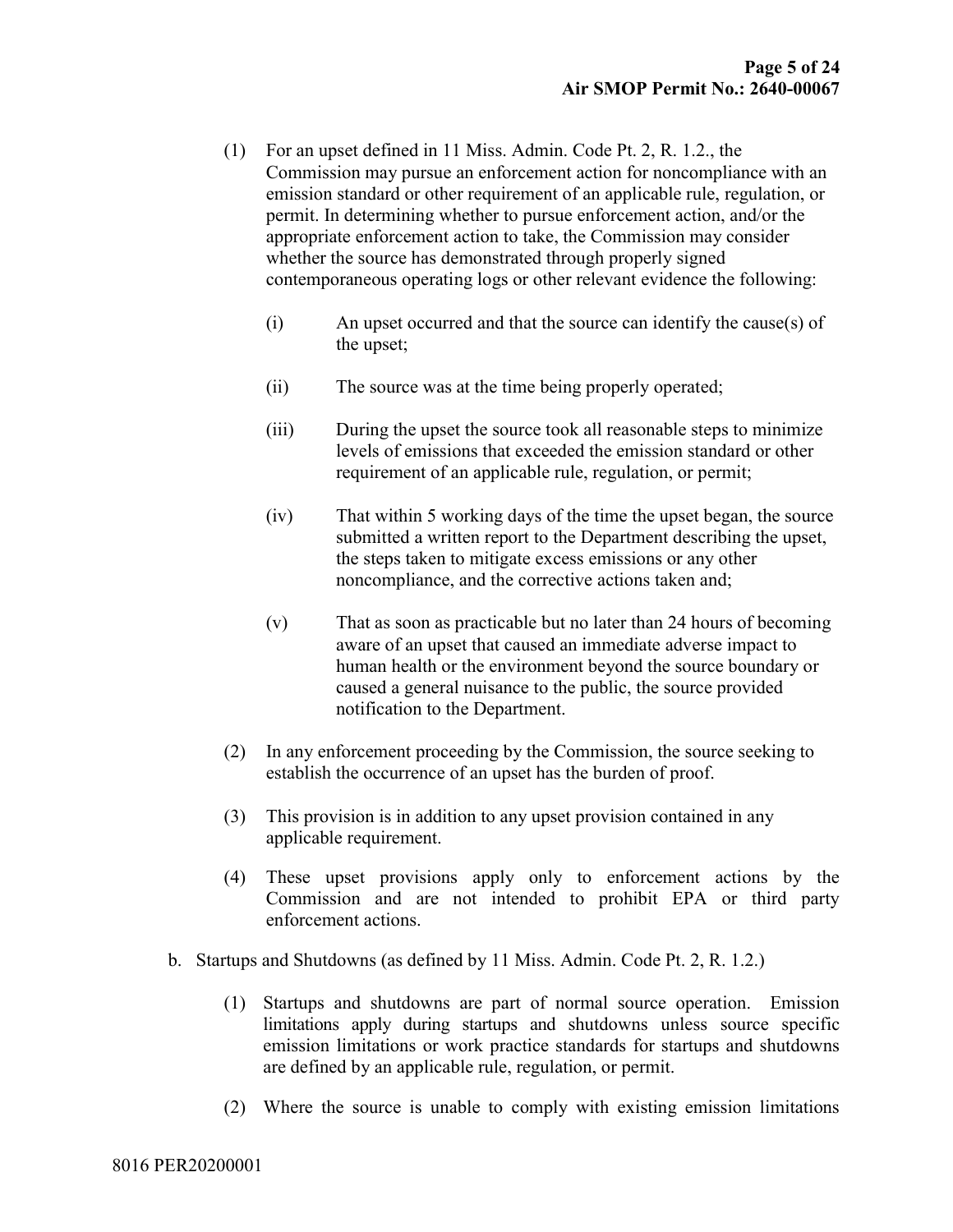established under the State Implementation Plan (SIP) and defined in this regulation, 11 Mississippi Administrative Code, Part 2, Chapter 1, the Department will consider establishing source specific emission limitations or work practice standards for startups and shutdowns. Source specific emission limitations or work practice standards established for startups and shutdowns are subject to the requirements prescribed in 11 Miss. Admin. Code Pt. 2, R. 1.10.B(2)(a) through (e).

(3) Where an upset as defined in Rule 1.2 occurs during startup or shutdown, see the upset requirements above.

#### (Ref.: 11 Miss. Admin. Code Pt. 2, R. 1.10.)

- 5. Compliance Testing: Regarding compliance testing:
	- a. The results of any emissions sampling and analysis shall be expressed both in units consistent with the standards set forth in any Applicable Rules and Regulations or this permit and in units of mass per time.
	- b. Compliance testing will be performed at the expense of the permittee.
	- c. Each emission sampling and analysis report shall include but not be limited to the following:
		- (1) Detailed description of testing procedures;
		- (2) Sample calculation(s);
		- (3) Results; and
		- (4) Comparison of results to all Applicable Rules and Regulations and to emission limitations in the permit.

(Ref.: 11 Miss. Admin. Code Pt. 2, R. 2.6.B(3), (4), and (6).)

#### C. PERMIT RENEWAL / MODIFICATION / TRANSFER / TERMINATION

1. For renewal of this permit, the applicant shall make application not less than one-hundred eighty (180) days prior to the expiration date of the permit substantiated with current emissions data, test results or reports or other data as deemed necessary by the Mississippi Environmental Quality Permit Board. If the applicant submits a timely and complete application pursuant to this paragraph and the Permit Board, through no fault of the applicant, fails to act on the application on or before the expiration date of the existing permit, the applicant shall continue to operate the stationary source under the terms and conditions of the expired permit, which shall remain in effect until final action on the application is taken by the Permit Board. Permit expiration terminates the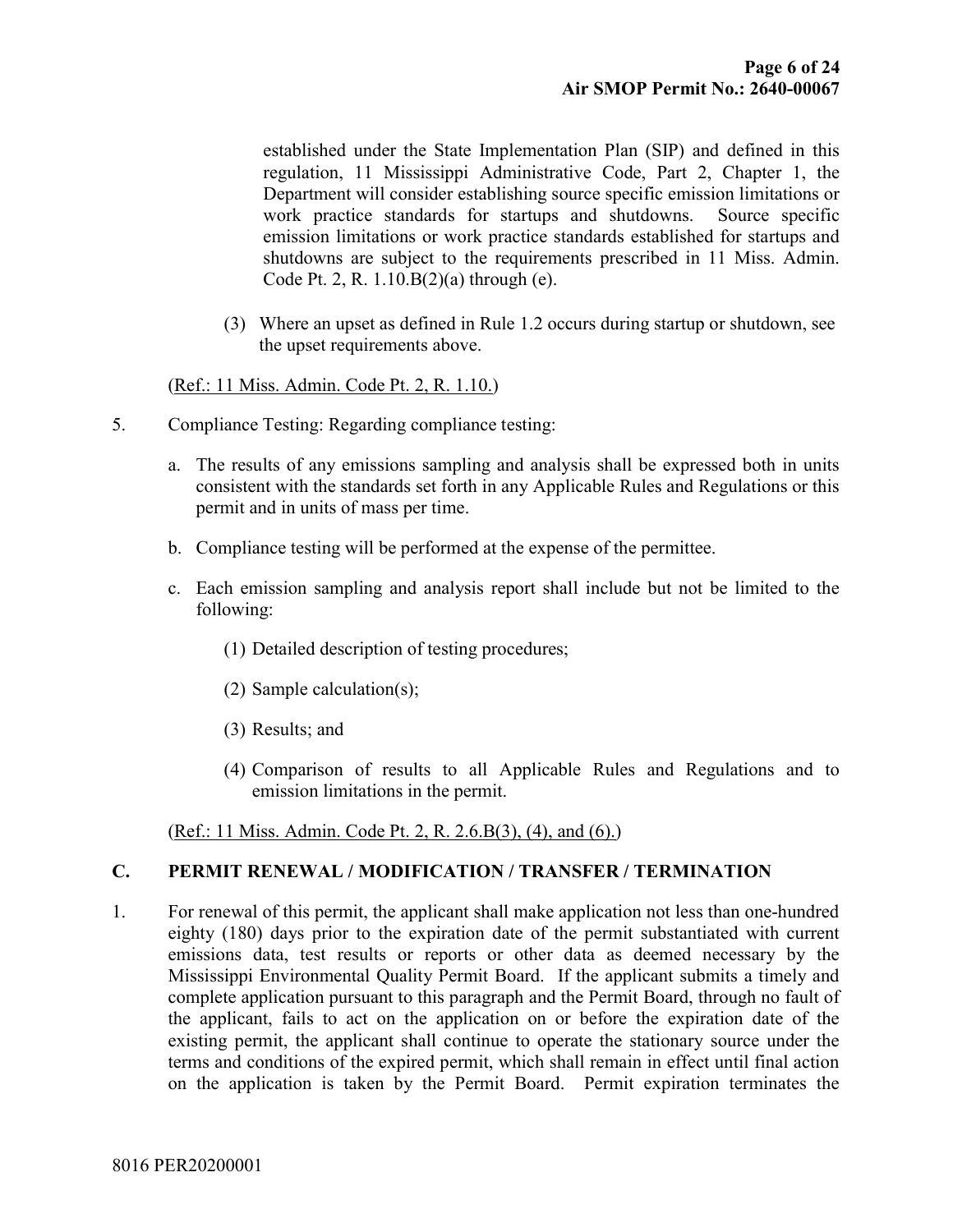source's ability to operate unless a timely and complete renewal application has been submitted.

(Ref.: 11 Miss. Admin. Code Pt. 2, R. 2.8.)

2. The permittee shall furnish to the DEQ within a reasonable time any information the DEQ may request in writing to determine whether cause exists for modifying, revoking and reissuing, or terminating the permit or to determine compliance with the permit. Upon request, the permittee shall also furnish to the DEQ copies of records required to be kept by the permit or, for information claimed to be confidential, the permittee shall furnish such records to the DEQ along with a claim of confidentiality. The permittee may furnish such records directly to the Administrator along with a claim of confidentiality.

(Ref.: 11 Miss. Admin. Code Pt. 2, R. 2.2.B(15)(d).)

3. The permit and/or any part thereof may be modified, revoked, reopened, and reissued, or terminated for cause. Sufficient cause for a permit to be reopened shall exist when an air emissions stationary source becomes subject to Title V. The filing of a request by the permittee for a permit modification, revocation and reissuance, or termination, or of a notification of planned changes or anticipated noncompliance does not stay any permit condition.

(Ref.: 11 Miss. Admin. Code Pt. 2, R. 2.2.B(15)(b).)

- 4. After notice and opportunity for a hearing, this permit may be modified, suspended, or revoked in whole or in part during its term for cause including, but not limited to:
	- a. Persistent violation of any terms or conditions of this permit.
	- b. Obtaining this permit by misrepresentation or failure to disclose fully all relevant facts; or
	- c. A change in federal, state, or local laws or regulations that require either a temporary or permanent reduction or elimination of previously authorized air emission.

(Ref.: 11 Miss. Admin. Code Pt. 2, R. 2.2.C.)

5. This permit may only be transferred upon approval of the Mississippi Environmental Quality Permit Board.

(Ref.: 11 Miss. Admin. Code Pt. 2, R. 2.16.B.)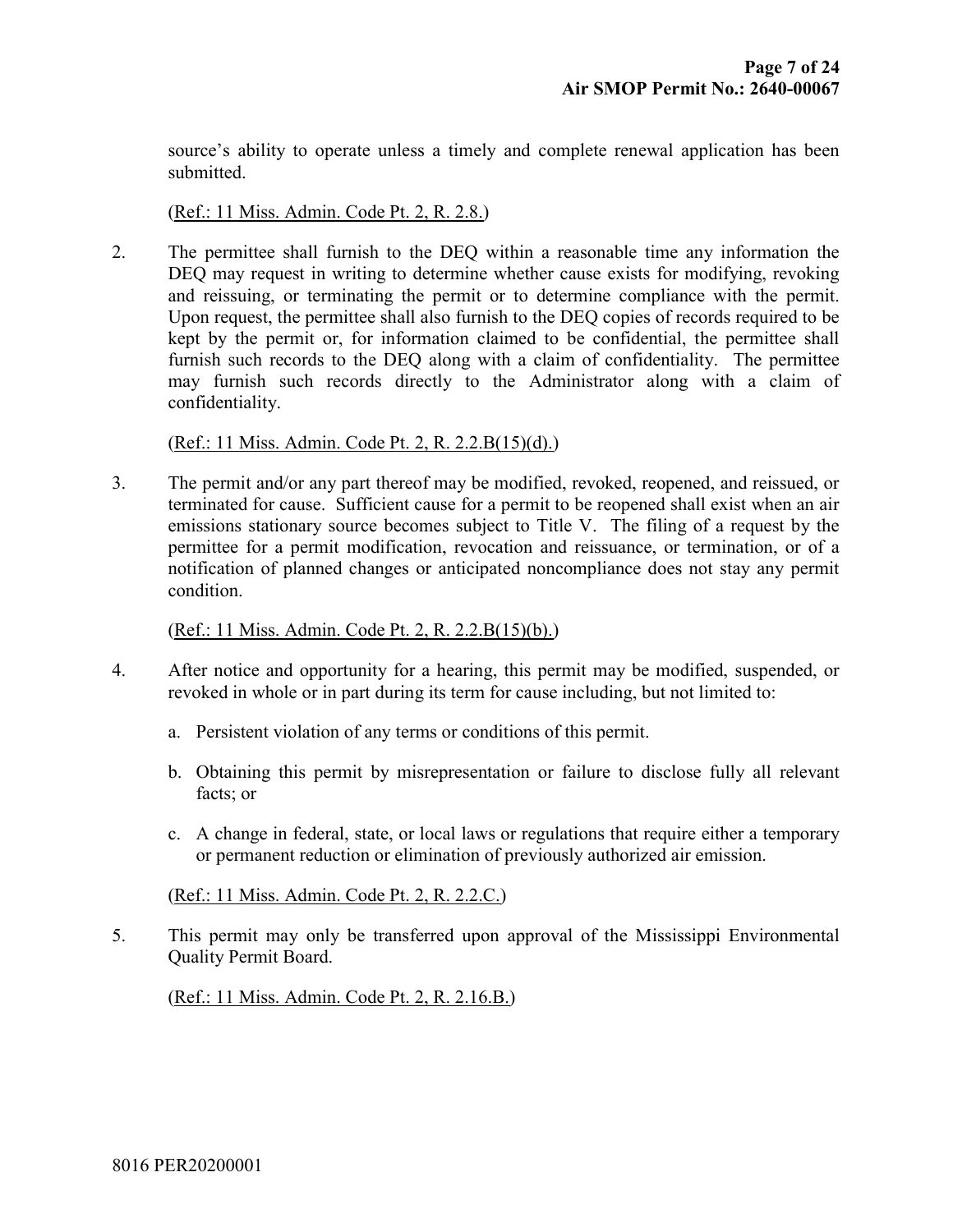#### SECTION 2 EMISSION POINT DESCRIPTION

The permittee is authorized to operate air emissions equipment, as described in the following table.

| <b>Emission</b><br>Point | <b>Description</b>                                                             |  |  |
|--------------------------|--------------------------------------------------------------------------------|--|--|
| $AA-001$                 | Fuel Oil Space Heaters [Used for comfort heating]                              |  |  |
| $AA-002$                 | Metal Working Operations [Steel Plasma Cutting and Dry Machining]              |  |  |
| $AA-003$                 | Welding Operations [Welding steel; Gas Metal Arc Welding (GMAW)]               |  |  |
| $AA-004$                 | Abrasive Blasting Operations [Fugitive Emissions from Outdoor Blasting]        |  |  |
| $AA-005$                 | Surface Coating Operations [Outdoor Surface Coating on Large Steel Structures] |  |  |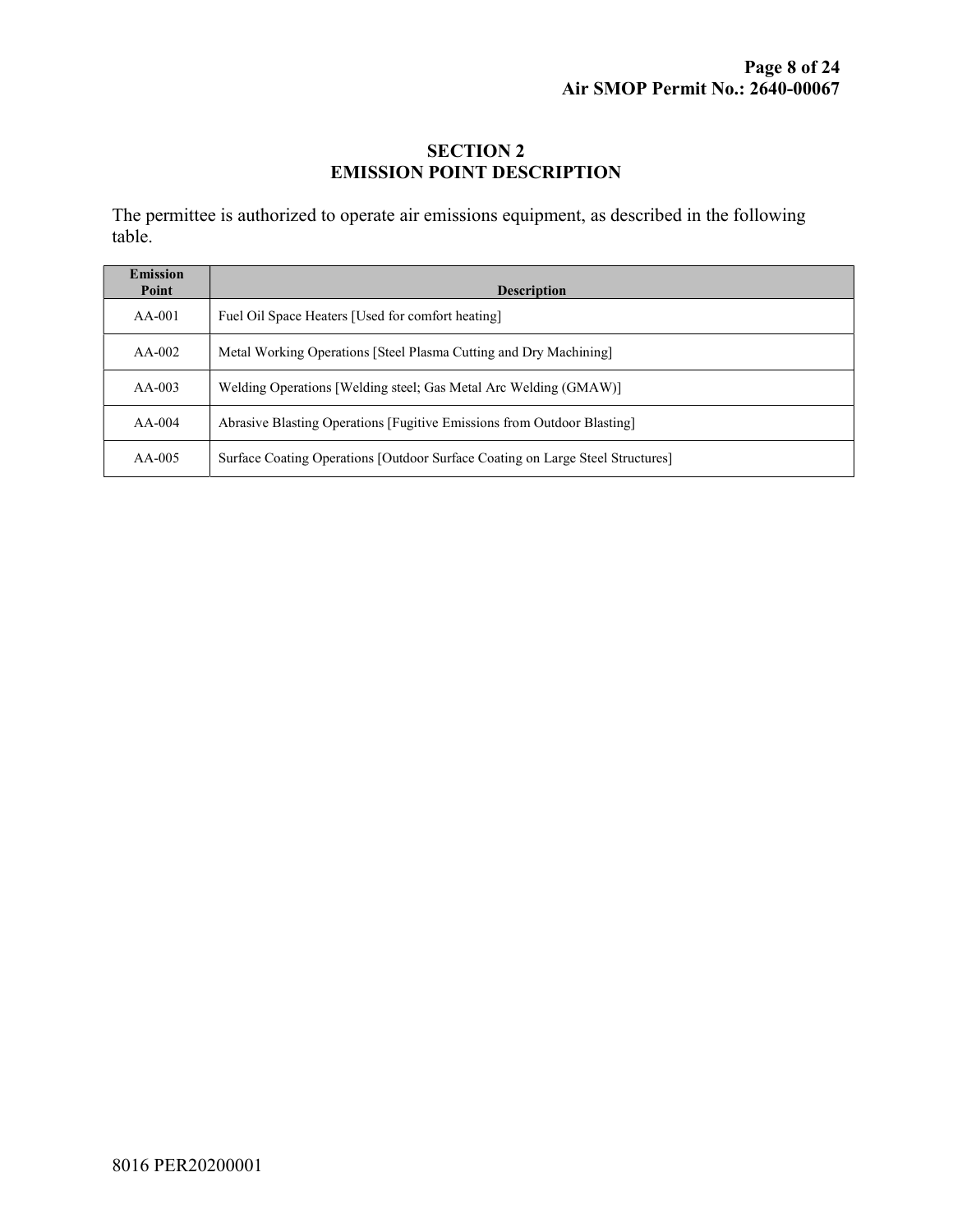| <b>Emission</b><br>Point              | <b>Applicable Requirement</b>                                        | <b>Condition</b><br>Number(s) | Pollutant/<br>Parameter | <b>Limitation/Standard</b>                                                                      |
|---------------------------------------|----------------------------------------------------------------------|-------------------------------|-------------------------|-------------------------------------------------------------------------------------------------|
| Facility-<br>Wide                     | 11 Miss. Admin. Code Pt. 2, R.<br>1.3.B.                             | 3.1                           | Opacity                 | $\leq 40\%$                                                                                     |
| AA-003 $&$<br>$AA-005$                | 11 Miss. Admin. Code Pt. 2, R.<br>2.2.B(10).                         | 3.2                           | <b>HAP</b>              | 9.0 tons per year (tpy) of any single HAP or<br>no more than 24.0 tpy of total combined<br>HAPs |
|                                       | (Major HAP Source Avoidance<br>Limit)                                |                               |                         |                                                                                                 |
| $AA-005$                              | 11 Miss. Admin. Code Pt. 2, R.<br>2.2.B(10).                         | 3.3                           | <b>VOC</b>              | 95.0 tpy                                                                                        |
|                                       | (Major Source Avoidance Limit)                                       |                               |                         |                                                                                                 |
| $AA-001$                              | 11 Miss. Admin. Code Pt. 2, R.<br>$1.3.D(1)(a)$ .                    | 3.4                           | PM (filterable<br>only) | 0.6 lbs/MMBTU                                                                                   |
|                                       | 11 Miss. Admin. Code Pt. 2, R.<br>$1.4.A(1)$ .                       | 3.5                           | SO <sub>2</sub>         | 4.8 lbs/MMBTU                                                                                   |
| $AA-002$ ,<br>AA-003, $&$<br>$AA-004$ | 40 CFR Part 63, Subpart XXXXXX                                       |                               |                         |                                                                                                 |
|                                       | NESHAP for Nine Metal Fabrication<br>and Finishing Source Categories | 3.6                           | <b>MFHAP</b>            | Applicability                                                                                   |
|                                       | 40 CFR $63.11514(b)(1)$ , $(4)$ , and $(5)$                          |                               |                         |                                                                                                 |

#### SECTION 3 EMISSION LIMITATIONS AND STANDARDS

3.1 For the entire facility, the permittee shall not cause, allow, or permit the discharge into the ambient air from any point source or emission, any air contaminant of such opacity to obscure an observer's view to a degree of 40% as determined by EPA Test Method 9, 40 CFR 60, Appendix A.

(Ref.: 11 Miss. Admin. Code Pt. 2, R. 1.3.B.)

3.2 For the Emission Points AA-003 and AA-005, the permittee shall limit hazardous air pollutant (HAP) emissions to no more than 9.0 tons per year of any single HAP and no more than 24.0 tons per year of total combined HAP as determined for each consecutive 12-month period.

(Ref.: 11 Miss. Admin. Code Pt. 2, R. 2.2.B(10).)

3.3 For Emission Point AA-005, the permittee shall limit volatile organic compound (VOC) emissions to no more than 95.0 tons per year for each consecutive 12-month period.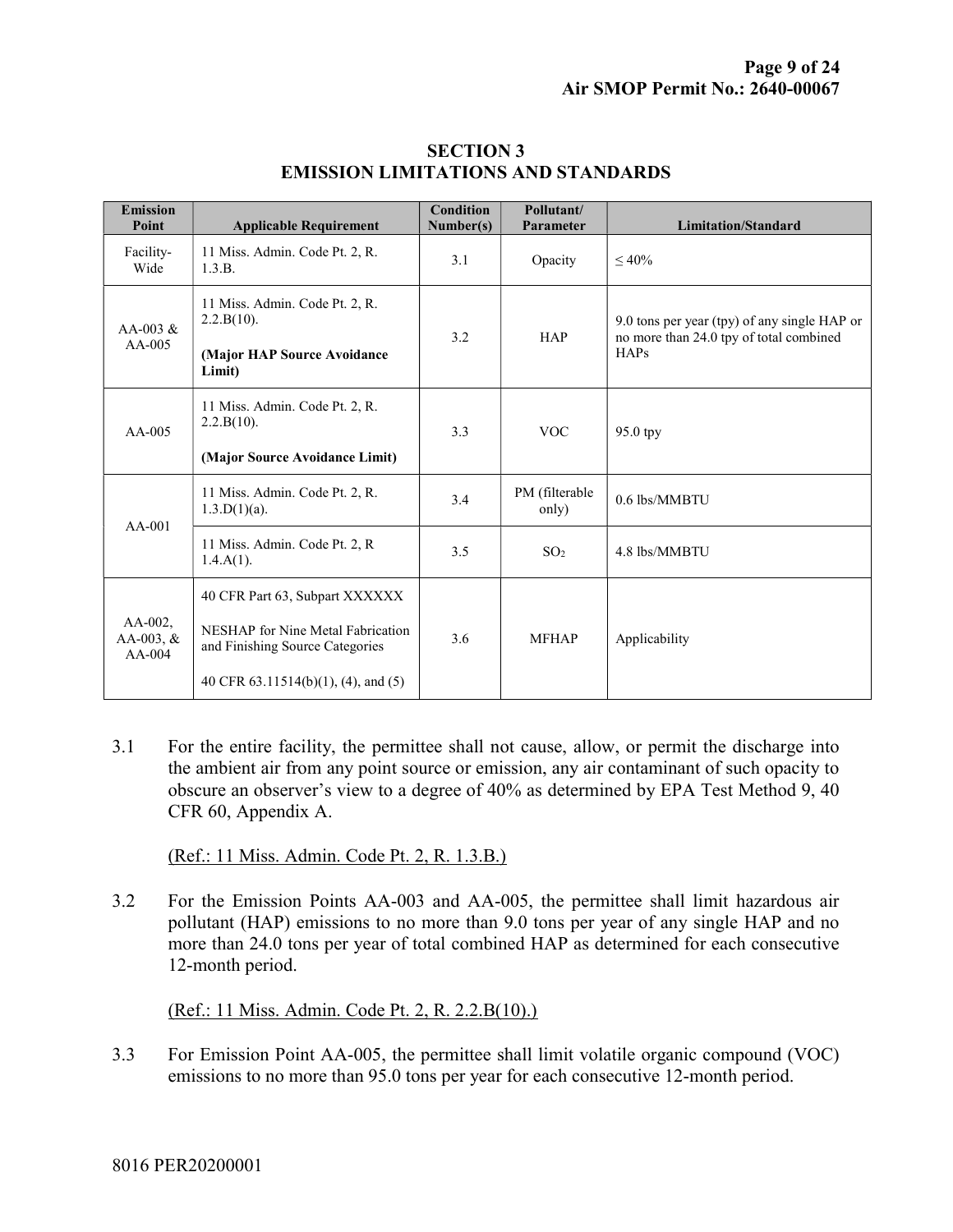(Ref.: 11 Miss. Admin. Code Pt. 2, R. 2.2.B(10).)

3.4 For Emission Point AA-001, the maximum permissible emission of ash and/or particulate matter from fossil fuel burning installations of less than 10 million BTU per hour heat input shall not exceed 0.6 pounds per million BTU per hour heat input.

(Ref.: 11 Miss. Admin. Code Pt. 2, R. 1.3.D(1)(a).)

3.5 For Emission Point AA-001, the maximum discharge of sulfur oxides from any fuel burning installations in which the fuel is burned primarily to produce heat or power by indirect heat transfer shall not exceed 4.8 pounds (measured as sulfur dioxide) per million BTU heat input.

(Ref.: 11 Miss. Admin. Code Pt. 2, R. 1.4.A(1).)

3.6 For Emission Point AA-002, AA-003, and AA-004, the permittee is subject to and shall comply with the applicable requirements of 40 CFR Part  $63$ , Subpart XXXXXX – NESHAP for Nine Metal Fabrication and Finishing Source Categories and the applicable requirements of 40 CFR Part 63, Subpart A – General Provisions, as noted in Table 2 to Subpart XXXXXX. Subpart XXXXXX applies to materials that contain or have the potential to emit metal fabrication or finishing metal HAP (MFHAP), defined to be compounds of cadmium, chromium, lead, manganese, and nickel, or any of these metals in the elemental form with the exception of lead.

(Ref.: 40 CFR 63.11514(b)(1), (4), and (5); 63.11523; and Table 2 to Subpart XXXXXX)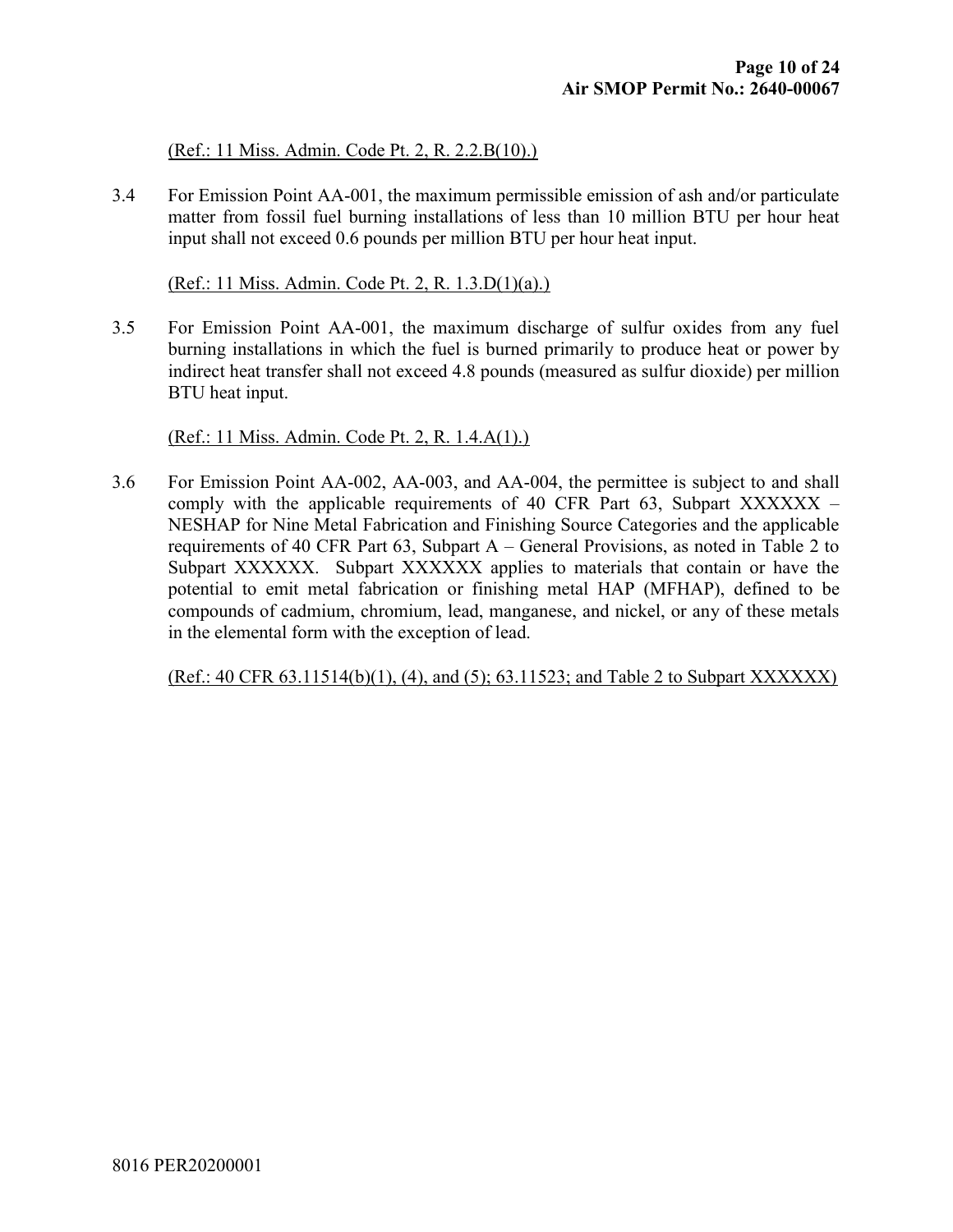#### SECTION 4 WORK PRACTICES

| <b>Emission</b><br><b>Point</b> | <b>Applicable Requirement</b>                         | Condition<br>Number(s) | Pollutant/<br><b>Parameter</b> | <b>Work Practice</b>                     |
|---------------------------------|-------------------------------------------------------|------------------------|--------------------------------|------------------------------------------|
| $AA-002$                        | 40 CFR 53.11516(b)(1) and (2);<br>Subpart XXXXXX      | 4.1                    | <b>MFHAP</b>                   | Standards for Machining                  |
| $AA-003$                        | 40 CFR $63.11516(f)(1)$ and $(2)$ ;<br>Subpart XXXXXX | 4.2                    |                                | Standards for Welding                    |
| $AA-004$                        | 40 CFR $63.11516(a)(3)(i)$ ; Subpart<br><b>XXXXXX</b> | 4.3                    |                                | Standards for Abrasive Blasting          |
| $AA-005$                        | 11 Miss. Admin. Code Pt. 2, R.<br>$2.2.B(10)$ .       | 4.4                    |                                | Conditional Standards for Spray Painting |

- 4.1 For Emission Point AA-002, the permittee must implement management practices to minimize emissions of MFHAPs as specified in paragraphs (a) and (b) below for each machining operation that uses materials that contain MFHAPs or has the potential to emit MFHAPs. These requirements do not apply when machining operations are being performed that do not use any materials containing MFHAPs and do not have potential to emit MFHAPs:
	- (a) The permittee must take measures necessary to minimize excess dust in the surrounding area to reduce MFHAP emissions, as practicable; and
	- (b) The permittee must operate all equipment associated with machining according to manufacturer's instructions.

(Ref.: 40 CFR 63.11516(b)(1) and (2); Subpart XXXXXX)

- 4.2 For Emission Point AA-003, the permittee must comply with the requirements in paragraphs (a) and (b) below for each welding operation that uses materials that contain MFHAP or has the potential to emit MFHAP. The requirements do not apply when welding operations are being performed that do not contain MFHAP or do not have the potential to emit MFHAP.
	- (a) The permittee must operate all equipment, capture and control devices associated with welding operations according to manufacturer's instructions. The permittee must demonstrate compliance with this requirement by maintaining record of the manufacturer's specifications for the capture and control devices, as specified in Condition 5.3(d).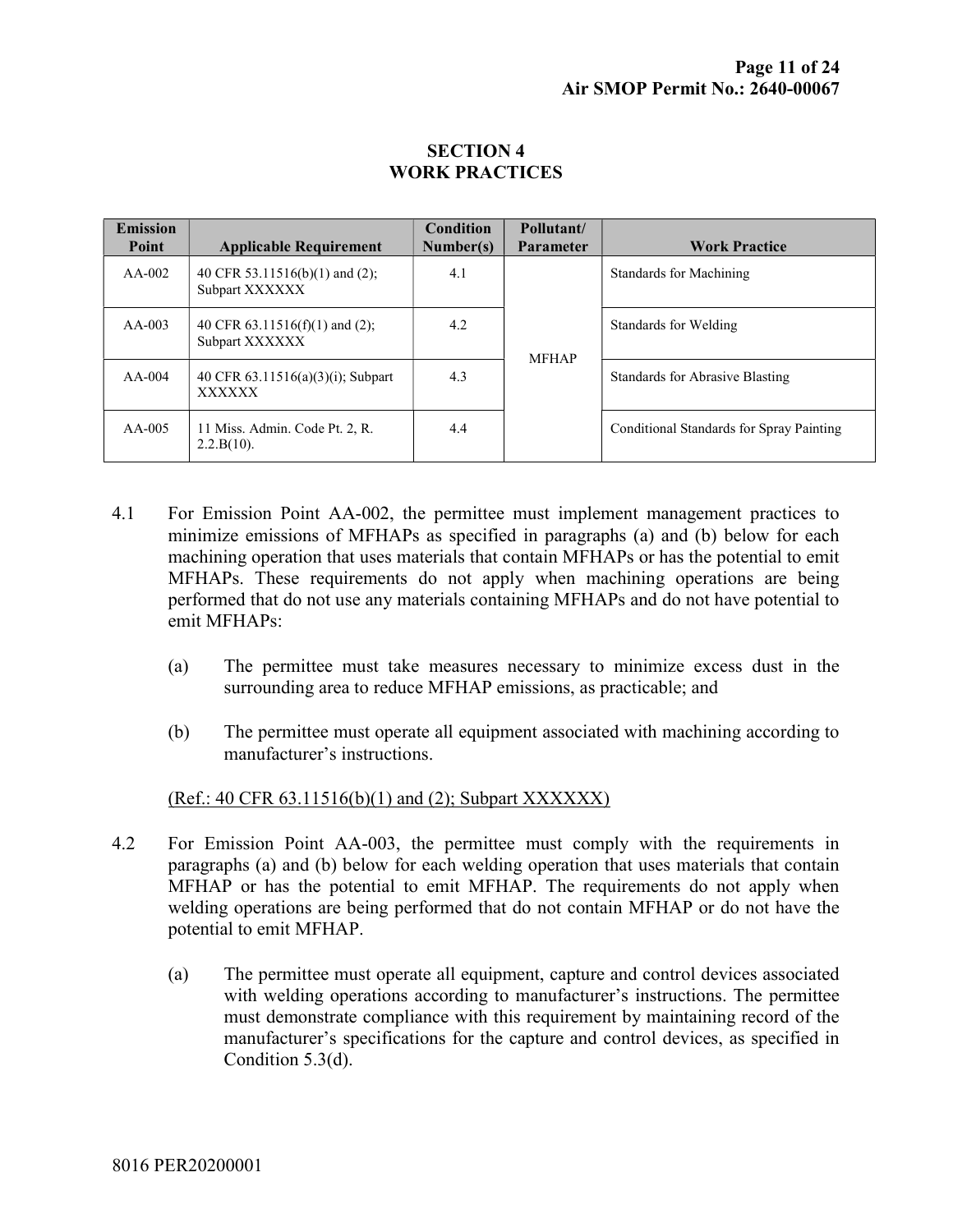- (b) The permittee must implement one or more of the management practices specified in paragraphs (1) through (5) of this section to minimize emissions of MFHAP, as practicable, while maintaining the required welding quality through the application of sound engineering judgement.
	- (1) Use welding processes with reduced fume generation capabilities [e.g., gas metal arc welding (GMAW) – also called metal inert gas welding (MIG)];
	- (2) Use welding process variations (e.g., pulsed current GMAW), which can reduce fume generation rates;
	- (3) Use welding filler metals, shielding gases, carrier gases, or other process materials which are capable of reduced welding fume generation;
	- (4) Optimize welding process variables (e.g., electrode diameter, voltage, amperage, welding angle, shield gas flow rate, travel speed) to reduce the amount of welding fume generated; and
	- (5) Use a welding fume capture and control system, operated according to the manufacturer's specifications.

#### (Ref.: 40 CFR 63.11516(f)(1) and (2); Subpart XXXXXX)

- 4.3 For Emission Point AA-004, the permittee must implement management practices to minimize the emissions of MFHAP from dry abrasive blasting of objects greater than 8 feet (2.4 meters) in any one dimension, as specified in paragraphs (a) through (e) below..
	- (a) The permittee must take measures necessary to minimize excess dust in the surrounding area to reduce MFHAP emissions, as practicable;
	- (b) The permittee must enclose abrasive material storage areas and holding bins, seal chutes and conveyors that transport abrasive material;
	- (c) The permittee must operate all equipment associated with dry abrasive blasting operations according to manufacturer's instructions;
	- (d) The permittee must not re-use dry abrasive blasting media unless contaminates (i.e., any material other than the base metal, such as paint residue) have been removed by filtration or screening, and the abrasive material conforms to its original size; and
	- (e) Whenever practicable, the permitted must switch from high particulate matter (PM)-emitting blast media (e.g., sand) to low PM-emitting blast media (e.g.,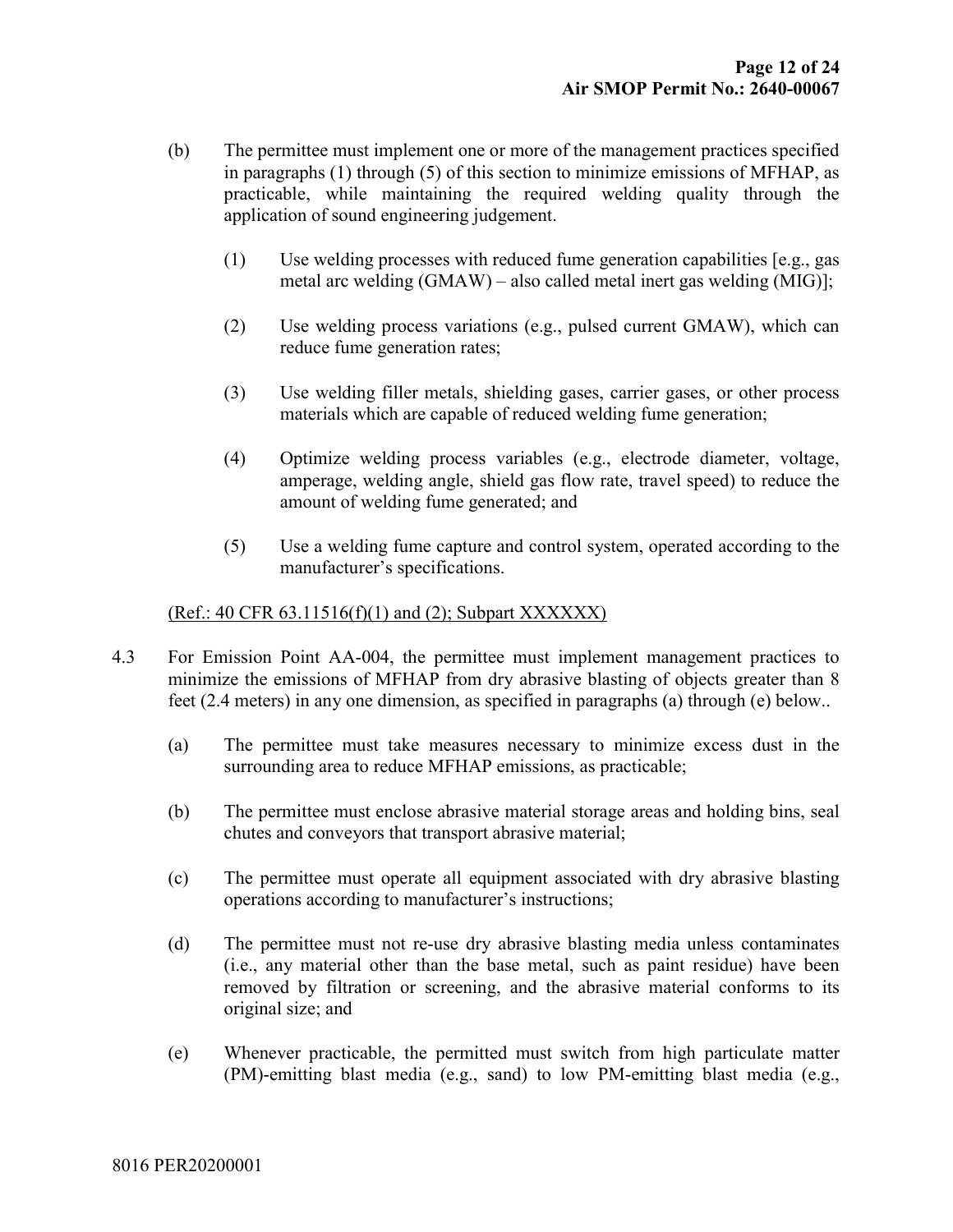crushed glass, specular hematite, steel shot, aluminum oxide), where PM is a surrogate for MFHAP.

#### (Ref.: 40 CFR 63.11516(a)(3)(i); Subpart XXXXXX)

4.4 For Emission Point AA-005, in the event that the permittee begins to perform sprayapplied painting operations using paints that contain MFHAP [as defined by 40 CFR  $63.11514(b)(4)$ , the permittee shall immediately comply with all applicable requirements of 40 CFR 63.11516(d) – Standards for Control of MFHAP in Spray Painting.

(Ref.: 11 Miss. Admin. Code Pt. 2, R. 2.2.B(10).)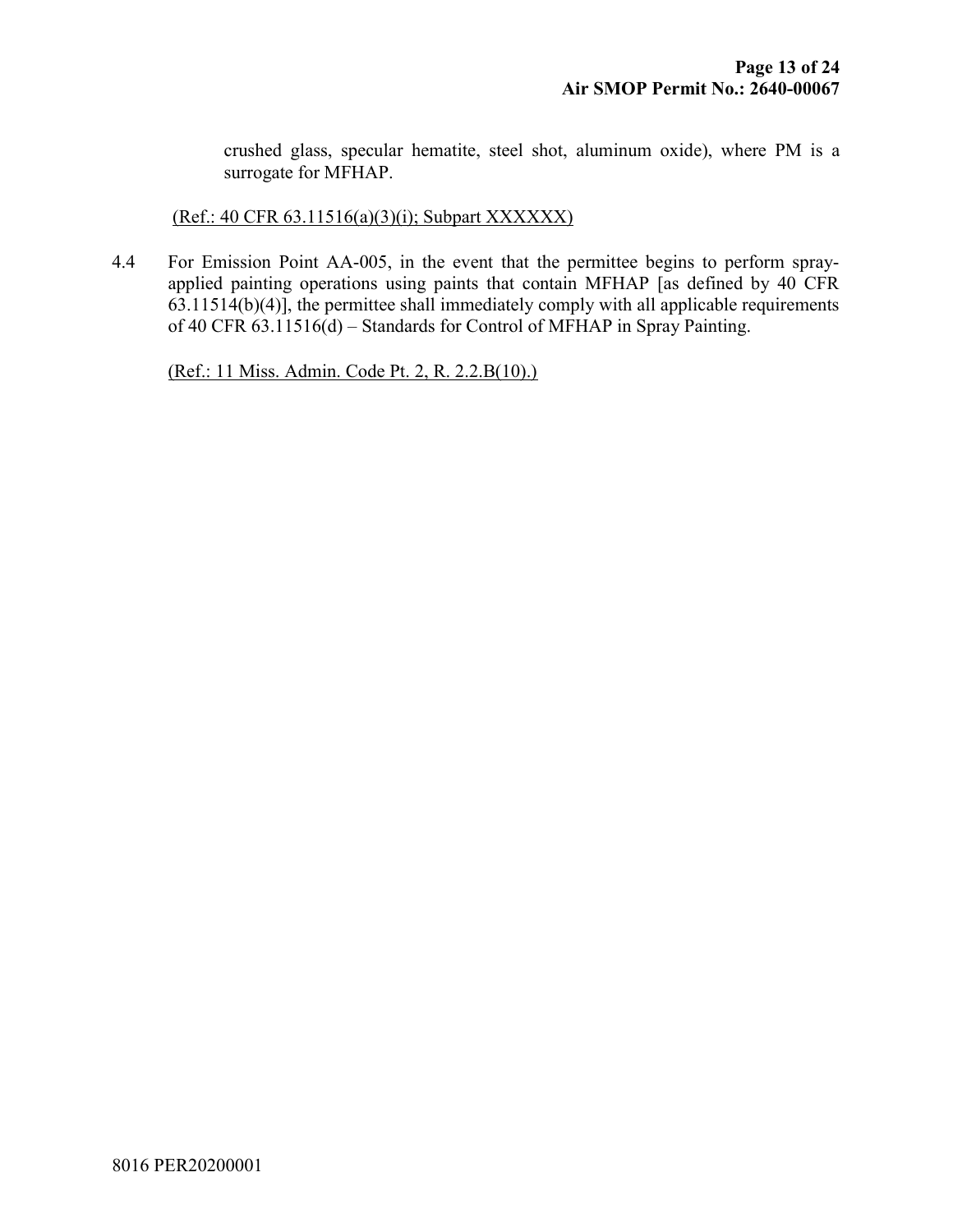#### SECTION 5

#### MONITORING AND RECORDKEEPING REQUIREMENTS

| <b>Emission</b><br>Point            | <b>Applicable Requirement</b>                                 | <b>Condition</b><br>Number(s) | Pollutant/<br>Parameter | <b>Monitoring/Recordkeeping</b><br>Requirement                                   |
|-------------------------------------|---------------------------------------------------------------|-------------------------------|-------------------------|----------------------------------------------------------------------------------|
| Facility-<br>Wide                   | 11 Miss. Admin. Code Pt. 2, R. 2.9.                           | 5.1                           | Recordkeeping           | Maintain records for a minimum of 5 years.                                       |
| $AA-002$ ,<br>AA-003, &<br>$AA-004$ | 40 CFR 63.11517(a) and (b);<br>Subpart XXXXXX                 | 5.2                           |                         | Requirements for the visual determination of<br>fugitive emissions               |
|                                     | 40 CFR 63.11519(c)(1-4), (11-13),<br>and (15); Subpart XXXXXX | 5.3                           |                         | Recordkeeping requirements                                                       |
| $AA-003$                            | 40 CFR 63.11517(c); Subpart<br><b>XXXXXX</b>                  | 5.4                           | <b>MFHAP</b>            | Requirements for the visual determination of<br>opacity for welding              |
|                                     | 40 CFR 63.11516(f)(3-7); Subpart<br><b>XXXXXX</b>             | 5.5                           |                         | Tier 1, 2, and 3 compliance requirements for<br>welding                          |
|                                     | 40 CFR 63.11516(f)(7)(ii), Subpart<br><b>XXXXXX</b>           | 5.6                           |                         | Requirements for developing a site-specific<br>welding emissions management plan |
|                                     | 11 Miss. Admin. Code Pt. 2, R.<br>2.2.B(11).                  | 5.7                           | <b>HAP</b>              | Monitor and maintain monthly records of all<br>HAP-containing materials          |
| $AA-004$                            | 40 CFR 63.11516(a)(3)(ii), Subpart<br><b>XXXXXX</b>           | 5.8                           | <b>MFHAP</b>            | Perform visual determinations of fugitive<br>emissions                           |
|                                     | 40 CFR 63.11516(a)(3)(iii), Subpart<br><b>XXXXXX</b>          | 5.9                           |                         | Recordkeeping of visual determinations of<br>fugitive emissions                  |
|                                     | 40 CFR 63.11516(a)(3)(iv), Subpart<br><b>XXXXXX</b>           | 5.10                          |                         | Requirements of corrective action                                                |
| $AA-005$                            | 11 Miss. Admin. Code Pt. 2, R.<br>2.2.B(11).                  | 5.11                          | VOC / HAP               | Recordkeeping of VOC and HAP containing<br>material.                             |

5.1 The permittee shall retain all required records, monitoring data, supporting information and reports for a period of at least five (5) years from the date of the monitoring sample, measurement, report, or application. Support information includes all calibration and maintenance records, all original strip-chart recordings or other data for continuous monitoring instrumentation, and copies of all reports required by this permit. Copies of such records shall be submitted to MDEQ as required by Applicable Rules and Regulations or this permit upon request.

(Ref.: 11 Miss. Admin. Code Pt. 2, R. 2.9.)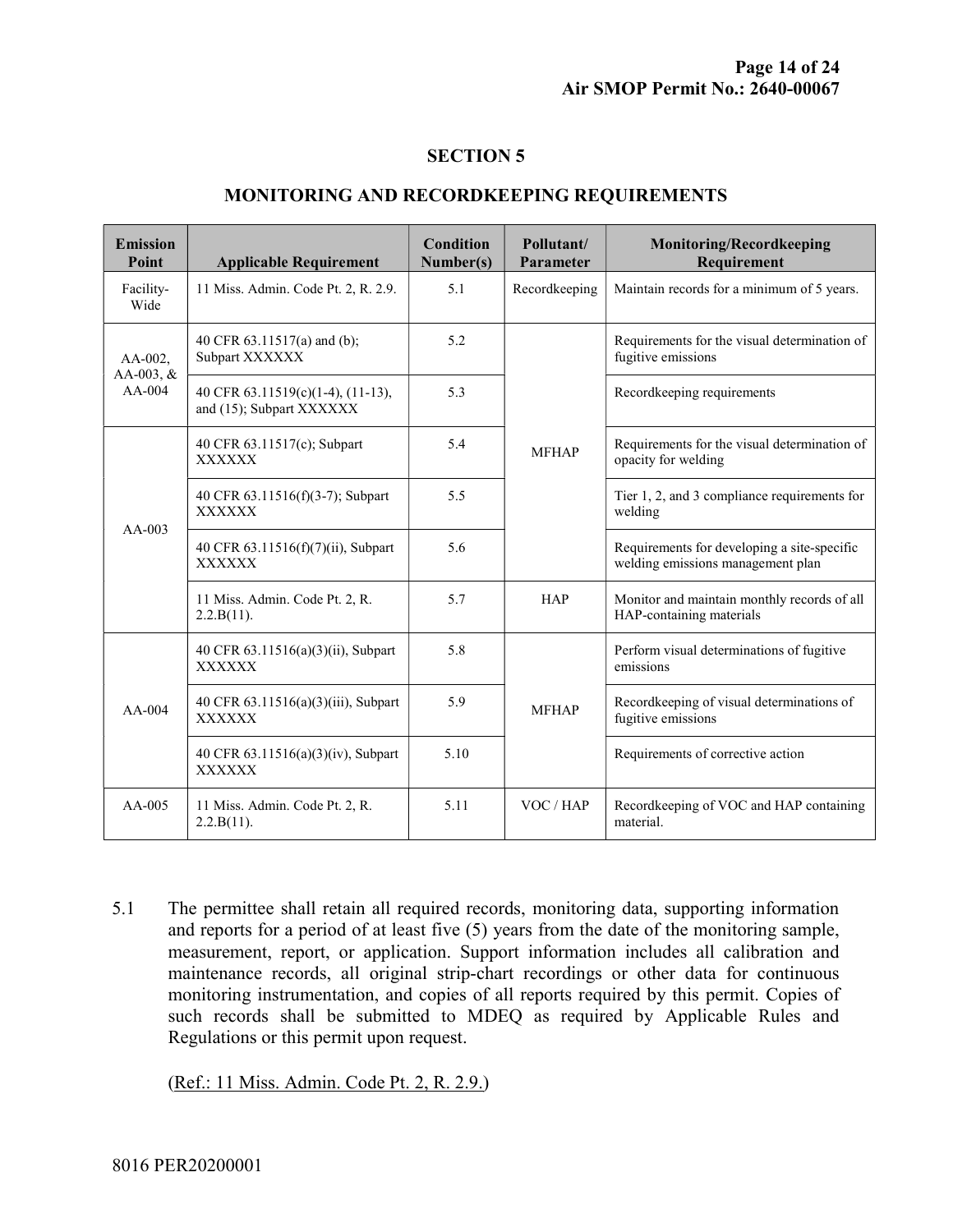- 5.2 For Emission Points AA-002, AA-003, and AA-004, the permittee must perform any applicable visual determinations of fugitive emissions required by Subpart XXXXXX according to the schedule outlined in paragraphs (a) through (d) below. The determinations must be performed according to the procedures of EPA Method 22 in 40 CFR Part 60, Appendix A-7 (i.e. "EPA Method 22"). The permittee must conduct the EPA Method 22 test while the affected sources are operating under normal conditions. The duration of each EPA Method 22 test must be at least 15 minutes, and visible emissions will be considered to be present if they are detected for more than six minutes of the fifteen-minute period:
	- (a) Daily Method 22 Test Perform visual determination of fugitive emissions once per day, on each day the process is in operation, during operation of the process.
	- (b) Weekly Method 22 Test If no visible fugitive emissions are detected in consecutive daily EPA Method 22 tests, performed in accordance with paragraph (a) above for 10 days of work day operation of the process, the permittee may decrease the frequency of EPA Method 22 testing to once every 5 days of operation of the process (one calendar week). If visible fugitive emissions are detected during these tests, the permittee must resume EPA Method 22 testing of that operation once per day during each day that the process is in operation, in accordance with paragraph (a).
	- (c) Monthly Method 22 Testing If no visible emissions are detected in four consecutive weekly EPA Method 22 tests performed in accordance with paragraph (b) above, the permittee may decrease the frequency of EPA Method 22 testing to once per 21 days of operation of the process (one calendar month). If visible fugitive emissions are detected during these tests, the permittee must resume weekly EPA Method 22 in accordance with paragraph (b).
	- (d) *Quarterly Method 22 Testing –* If no visible fugitive emissions are detected in three consecutive monthly EPA Method 22 tests performed in accordance with paragraph (c) above, the permittee may decrease the frequency of EPA Method 22 testing to once per 60 days of operation of the process (3 calendar months). If visible fugitive emissions are detected during these tests, the permittee must resume monthly EPA Method 22 in accordance with paragraph (c).

#### $(Ref.: 40 CFR 63.11517(a) and (b); Subpart XXXXXX)$

- 5.3 For Emission Points AA-002, AA-003, and AA-004, the permittee must collect and keep records of the data and information specified in paragraphs (a) through (h) below:
	- (a) General Compliance and Applicability Records Maintain information specified in subparagraphs (1) and (2) below for each affected source: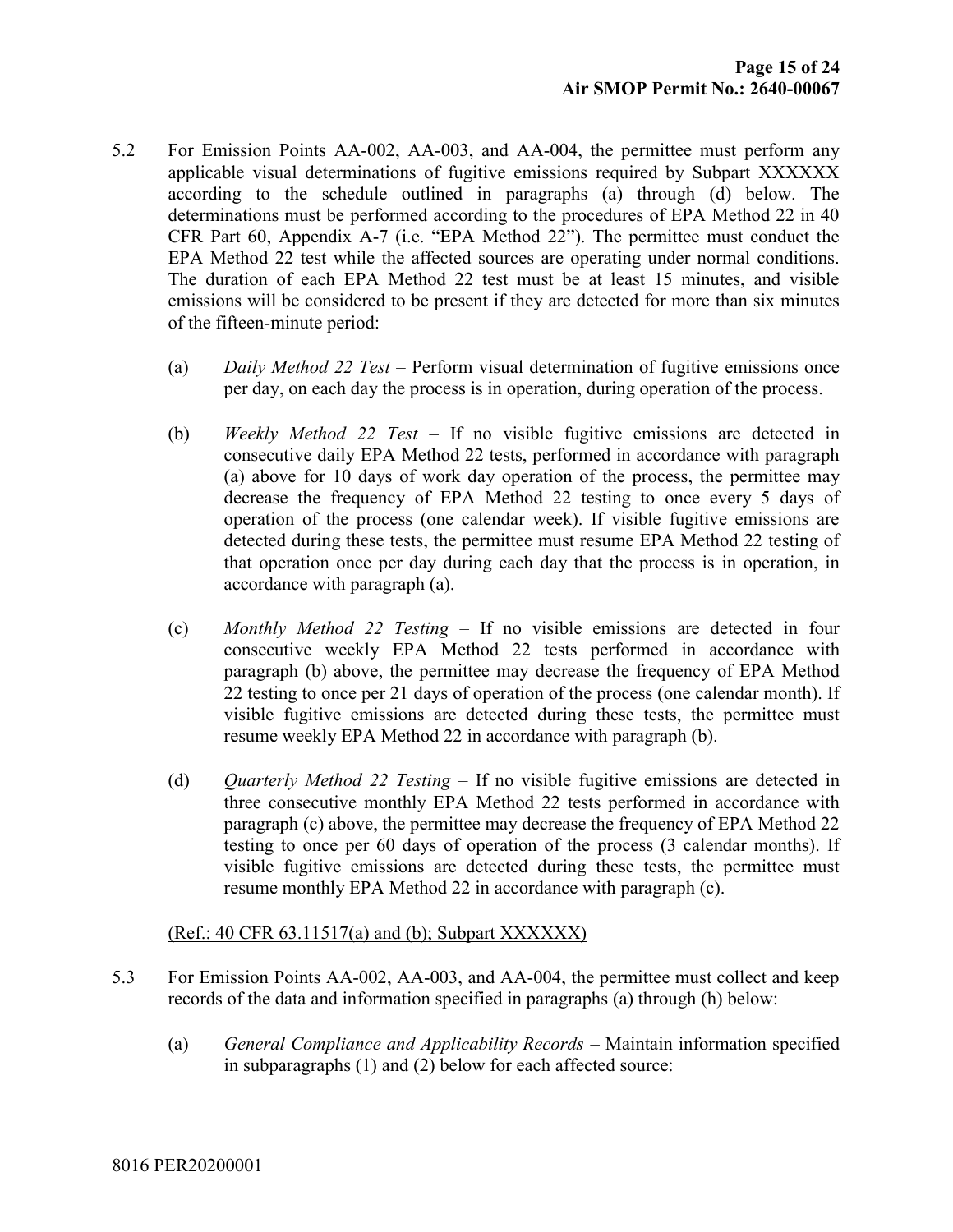- (1) Each notification and report that was submitted to comply with this subpart and the documentation supporting each notification report.
- (2) Records of applicability determinations listing equipment included in its affected source, as well as any changes to that and on what date they occurred, must be maintained for five (5) years and be made available for inspector review at any time.
- (b) Visual Determination of Fugitive Emissions Records Maintain a record of information specified in subparagraphs (1) through (3) below for each affected source which performs visual determination of fugitive emissions in accordance with Condition 5.2.
	- (1) The date and results of every visual determination of fugitive emissions;
	- (2) A description of any corrective action taken subsequent to the test; and
	- (3) The date and results of any follow-up visual determination of fugitive emissions performed after the corrective actions.
- (c) Visual Determination of Emissions Opacity Records Maintain a record of the information specified in subparagraphs (1) through (3) below for each affected source which performs visual determination of emissions opacity in accordance with Condition 5.5.
	- (1) The date of every visual determination of emissions opacity.
	- (2) The average of the six-minute opacities measured by the test; and
	- (3) A description of any corrective action taken in subsequent to the test.
- (d) Maintain a record of the manufacturer's specifications for any control devices used to comply with Section 4 of this permit.
- (e) Visual Determination of Emissions Opacity Performed during the Preparation (or Revision) of the Site-Specific Welding Emissions Management Plan – If the permittee has been required to prepare a plan in accordance with Condition 5.7, the permittee must maintain a record of each visual determination of emissions opacity performed during the preparation (or revision) of the Site-Specific Welding Emissions Management Plan, in accordance with Condition 5.7.
- (f) Site-Specific Welding Emissions Management Plan If the permittee has been required to prepare a plan in accordance with Condition 5.7, the permittee must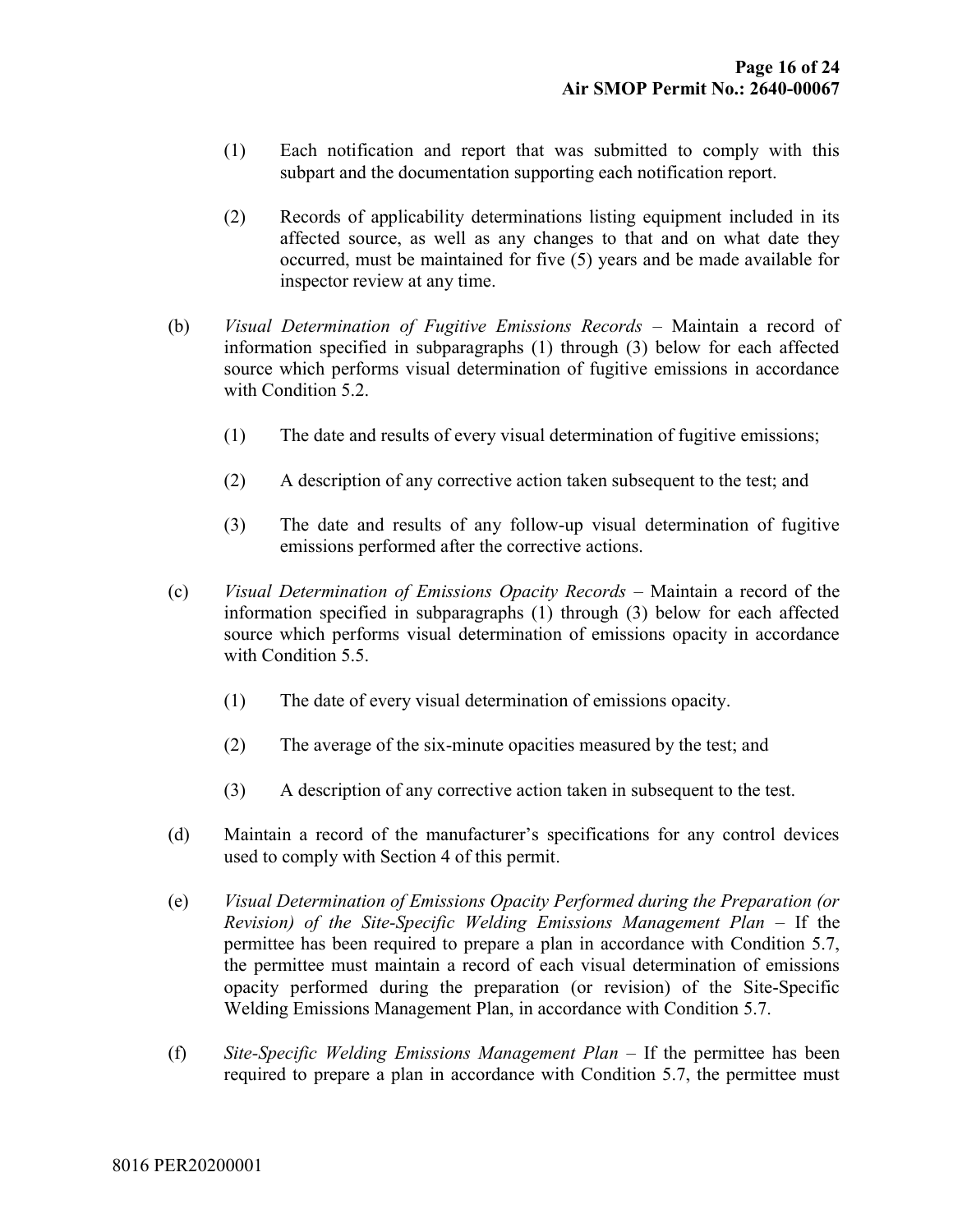maintain a copy of the current Site-Specific Welding Emissions Management Plan in the facility's records and it must be readily available for inspector review.

- (g) Manufacturer's Instructions  $-$  If the permittee complies with Subpart XXXXXX by operating any equipment according to manufacturer's instruction, the permittee must keep these instructions readily available for inspector review.
- (h) Records must be maintained according to the requirements in subparagraphs (1) through (3) below:
	- (1) Records must be in a form suitable and available for expeditious review, according to 40 CFR 63.10(b)(1). Where appropriate, the records may be maintained as electronic spreadsheets or as a database.
	- (2) As specified in 40 CFR 63.10(b)(1), the permittee must keep each record for five (5) years following the date of each occurrence, measurement, corrective action, report, or record.
	- (3) The permittee must keep each record on-site for at least two (2) years after the date of each occurrence, measurement, corrective action, report, or record according to 40 CFR 63.10(b)(1). The permittee may keep the records off-site for the remaining three (3) years.

#### (Ref.: 40 CFR 63.11519(c)(1-4), (11-13), and (15); Subpart XXXXXX)

5.5 For Emission Point AA-003, the permittee must perform any required visual determination of emissions opacity in accordance with the procedures of EPA Method 9 in 40 CFR Part 60, Appendix A-4 (i.e. "Method 9"), and while the affected source is operating under normal conditions. The duration of the EPA Method 9 test shall be thirty (30) minutes.

#### (Ref.: 40 CFR 63.11517(c); Subpart XXXXXX)

- 5.6 For Emission Point AA-003, in the event that the permittee uses more than 2,000 pounds of welding rod containing one or more MFHAPs, as determined on a rolling 12-month basis, the permittee shall demonstrate compliance with the welding requirements as follows:
	- (a) "Tier 1" Welding Requirements: The permittee must perform visual determinations of welding fugitive emissions as specified in Condition 5.2 at the primary vent, stack, exit, or opening from the building containing the welding operations. The permittee must keep a record of all visual determinations of fugitive emissions along with any corrective action taken in accordance with the requirements in Condition 5.3(b). If visible fugitive emissions are detected during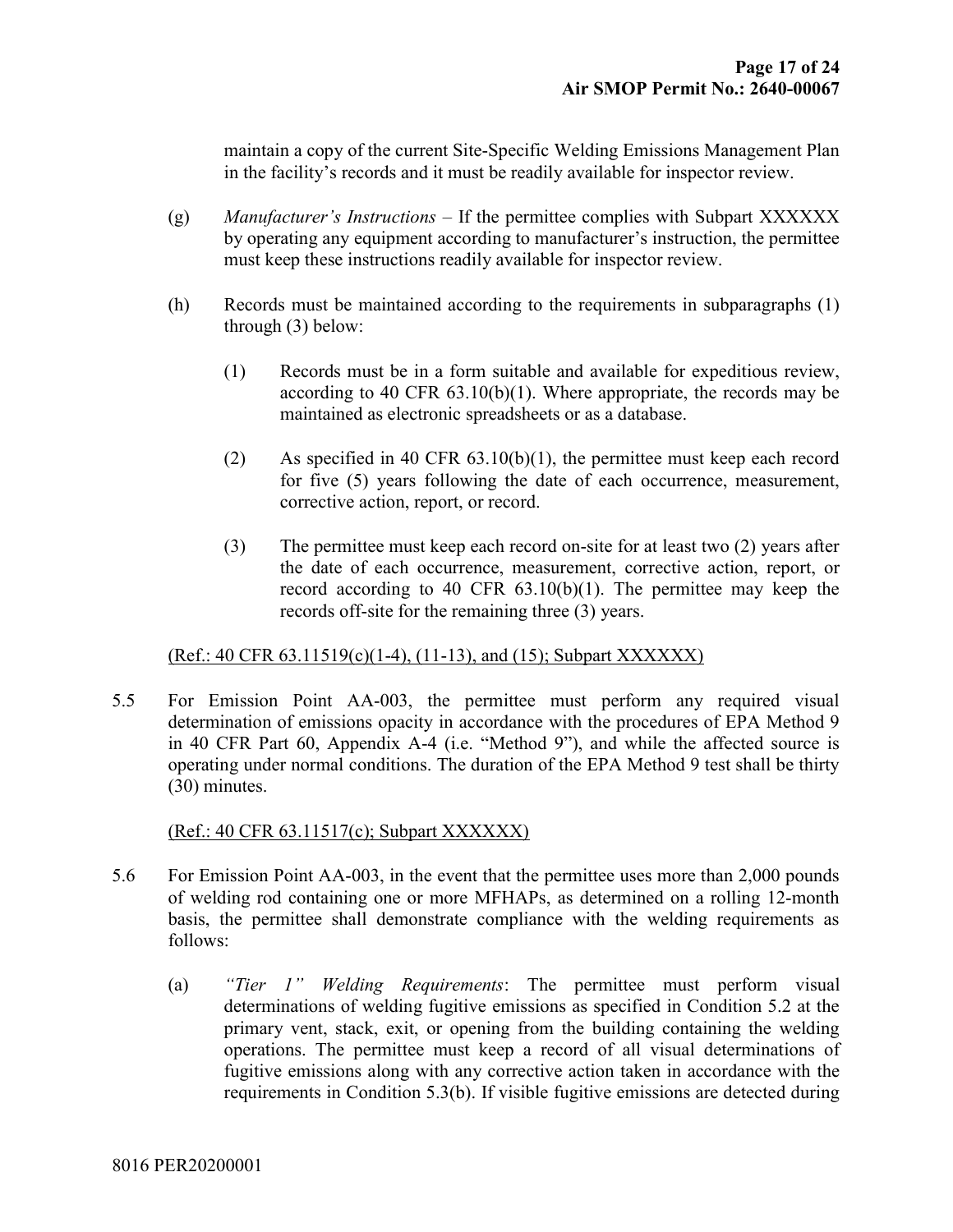any visual determination, the permittee must comply with the requirements in paragraphs (1) and (2) below:

- (1) Perform corrective actions that include, but are not limited to, inspection of welding fume sources, and evaluation of the proper operation and effectiveness of the management practices or fume control measures implemented in accordance with Condition 4.2(b). After completing such corrective actions, the permittee must perform a follow-up inspection for visible fugitive emissions in accordance with Condition 5.2 at the primary vent, stack, exit, or opening from the building containing the welding operations.
- (2) Report all instances where visible emissions are detected, along with any corrective action taken and the results of subsequent follow-up inspections for visible emissions, and submit with the annual certification and compliance report as required by Condition 6.4(c).
- (b) "Tier 2" Welding Requirements: If visible fugitive emissions are detected more than once during any consecutive 12-month period (notwithstanding the results of any follow-up inspections), the permittee must comply with the "Tier 2" welding requirements of 40 CFR 63.11516(f)(5) and corrective action requirements in 40 CFR 63.11516(f)(6).
- (c) "Tier 3" Welding Requirements: If the visual determination of opacity performed in accordance with paragraph (b) above results in the average of the six-minute average opacities recorded exceeding 20 percent, the permittee must comply with the "Tier 3" welding requirements of 40 CFR 63.11516(f)(7).

#### (Ref.: 40 CFR 63.11516(f)(3-7); Subpart XXXXXX)

5.7 For Emission Point AA-003, within 30 days of triggering the "Tier 3" welding requirements in Condition 5.6(c), the permittee must prepare and implement a Site-Specific Welding Emissions Management Plan, as specified in 40 CFR 63.11516(f)(8). If the permittee has already prepared a Site-Specific Welding Emissions Management Plan in accordance with 40 CFR 63.11516(f)(8), the permittee must prepare and implement a revised Site-Specific Welding Emissions Management Plan within 30 days.

#### (Ref.: 40 CFR 63.11516(f)(7)(ii); Subpart XXXXXX)

5.8 For Emission Point AA-003, in order to demonstrate compliance with Condition 3.2, the permittee shall monitor and record the following for each welding rod, electrode, or other HAP containing welding material used: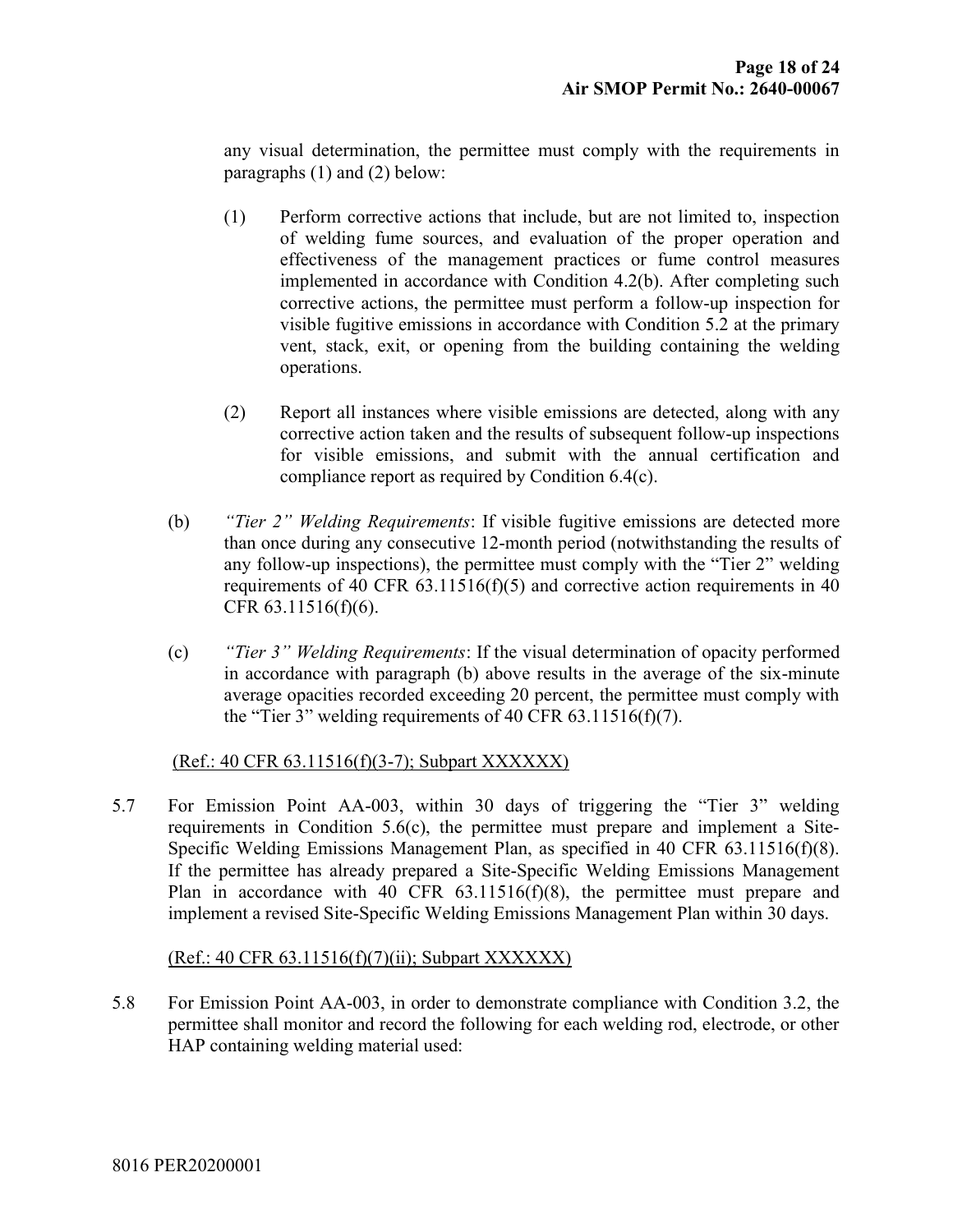- (a) The identification of each welding rod, electrode, or other HAP containing welding material used and the total number of pounds of each welding rod, electrode, or other HAP containing welding material used on a monthly basis and in each consecutive 12-month period on a rolling basis;
- (b) The HAP content (in weight percent) of each welding rod, electrode, or other HAP containing/generating material used. A description of the method used to determine the HAP content shall accompany this data;
- (c) The HAP emission rate of each individual HAP and all combined HAPs in tons per year for each consecutive 12-month period on a rolling basis, as determined by available EPA emission factors or other documented sources.

In the event that the facility uses more than 2,000 pounds of welding rod, which contains one or more MFHAP in any consecutive 12-month period on a rolling basis, the permittee must demonstrate that management practices or fume control measures are being implemented by complying with the requirements in Conditions 5.6 and 5.7.

(Ref.: 11 Miss. Admin. Code Pt. 2, R. 2.2.B(11). and 40 CFR 63.11516(f), Subpart XXXXXX)

- 5.9 For Emission Point AA-004, which consists of abrasive blasting of objects greater than 8 feet (2.4 meters) in any dimension, the permittee must perform visual determinations of fugitive emissions, as specified in Condition 5.2, according to paragraphs (1) and (2) below, as applicable.
	- (1) For abrasive blasting performed outdoors, the permittee must perform visual determinations of fugitive emissions at the fence line or property border nearest to the outdoor dry abrasive blasting operation.
	- (2) For abrasive blasting performed indoors, you must perform visual determinations of fugitive emissions at the primary vent, stack, exit, or opening from the building containing the abrasive blasting operations.

#### (Ref.: 40 CFR 63.11516(a)(3)(ii); Subpart XXXXXX)

5.10 For Emission Point AA-004, the permittee must keep a record of all visual determinations of fugitive emissions along with any corrective action taken in accordance with the requirements in Condition 5.3.

#### (Ref.: 40 CFR 63.11516(a)(3)(iii); Subpart XXXXXX)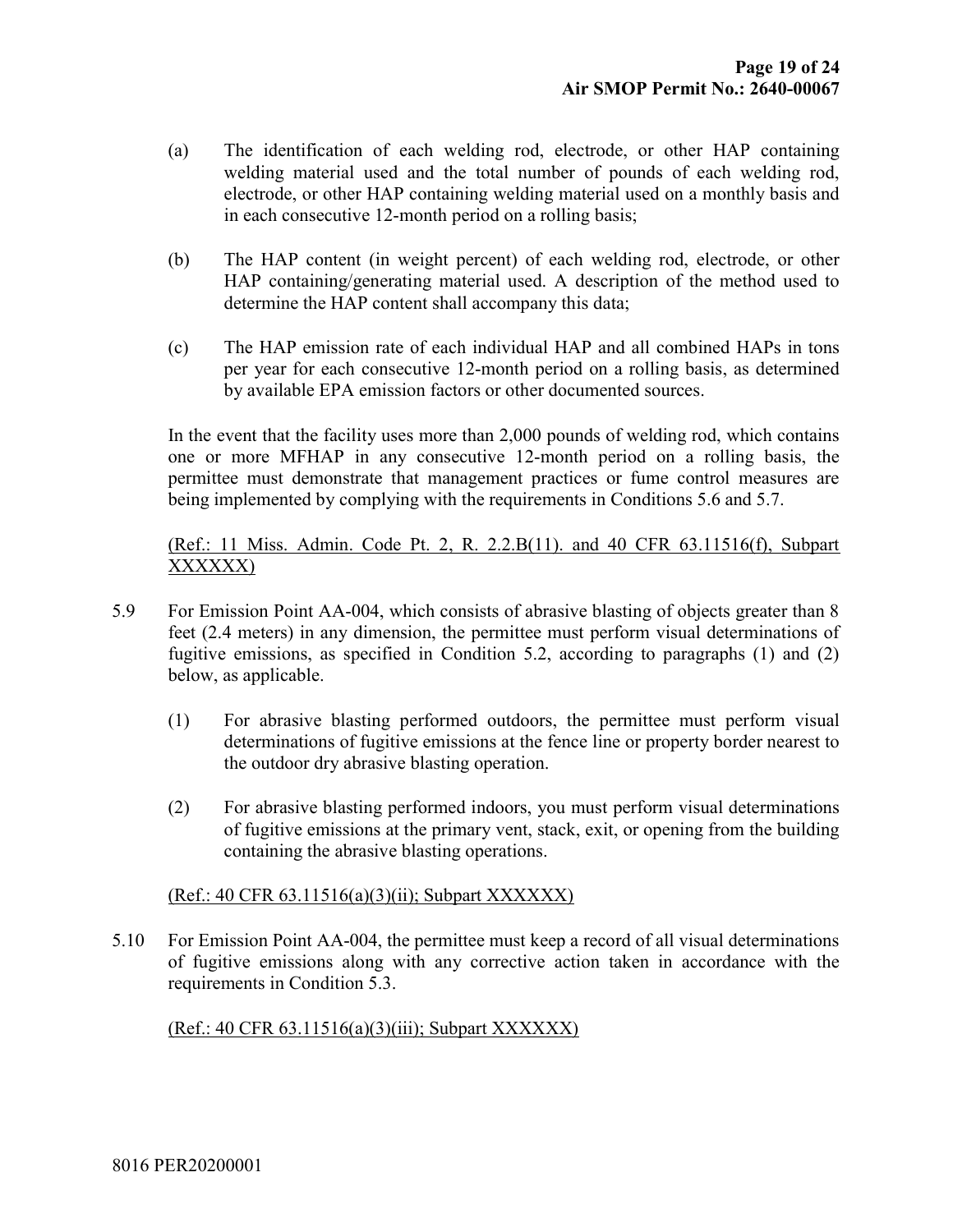- 5.11 For Emission Point AA-004, if visible fugitive emissions are detected, the permittee must perform corrective actions until the visible fugitive emissions are eliminated, at which time the permittee must comply with the requirements in paragraphs (1) and (2) below.
	- (1) The permittee must perform a follow-up inspection for visible fugitive emissions in accordance with Condition 5.2.
	- (2) The permittee must report all instances where visible emissions are detected, along with any corrective action taken and the results of the subsequent follow-up inspections for visible emissions, with the annual certification and compliance report as required by Condition 6.4.

#### (Ref.: 40 CFR 63.11516(a)(3)(iv); Subpart XXXXXX)

- 5.12 For Emission Point AA-005, the permittee shall maintain sufficient records to document:
	- (a) Identification of each coating, adhesive, solvent, or other VOC- or HAPcontaining material used, and the total gallons of each coating and each solvent used on a monthly basis.
	- (b) The VOC and HAP content(s) of each coating, adhesive, solvent or other VOCor HAP-containing material used. A description of the method used to determine the VOC and HAP content shall accompany this data.
	- (c) The density of each coating, adhesive, solvent, or other VOC- or HAP-containing material.
	- (d) The total VOC emission rate, the emission rate of each individual HAP, and the total HAP emission rate in tons for each month and in tons per year for each consecutive 12-month period.

(Ref.: 11 Miss. Admin. Code Pt. 2, R. 2.2.B(11).)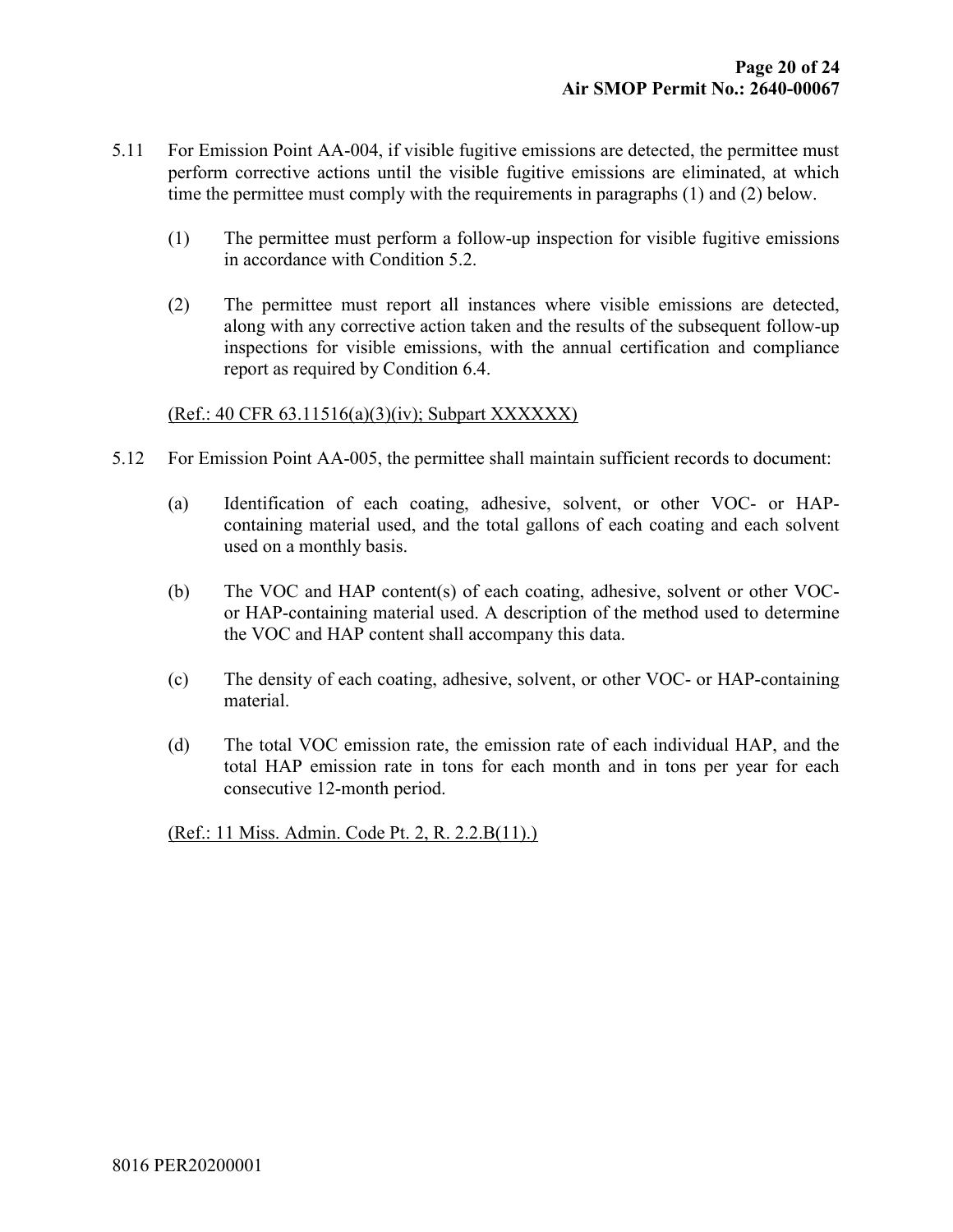| <b>Emission</b><br>Point | <b>Applicable Requirement</b>                                                     | Condition<br>Number(s) | <b>Reporting Requirement</b>                                                     |
|--------------------------|-----------------------------------------------------------------------------------|------------------------|----------------------------------------------------------------------------------|
|                          | 11 Miss. Admin. Code Pt. 2, R.<br>2.2.B(11).                                      | 6.1                    | Report permit deviations within five (5) working days.                           |
| Facility-<br>Wide        | 11 Miss. Admin. Code Pt. 2, R.<br>2.2.B(11).                                      | 6.2                    | Submit certified annual monitoring report.                                       |
|                          | 11 Miss. Admin. Code Pt. 2, R.<br>2.2.B(11).                                      | 6.3                    | All documents submitted to MDEO shall be certified by a<br>Responsible Official. |
| AA-003 $\&$<br>$AA-004$  | 40 CFR $63.11519(b)(1)$ , $(2)$ , $(4-6)$ ,<br>$(8)$ , and $(9)$ ; Subpart XXXXXX | 6.4                    | <b>Reporting Requirements</b>                                                    |
| $AA-005$                 | 11 Miss. Admin. Code Pt. 2, R.<br>2.2.B(11).                                      | 6.5                    | Report MFHAP Status Change and Submit a Modification<br>Application              |
| AA-003 $\&$<br>$AA-005$  | 11 Miss. Admin. Code Pt. 2, R.<br>2.2.B(11).                                      | 6.6                    | Report monthly and 12-month rolling total VOC and HAP<br>emissions               |

#### SECTION 6 REPORTING REQUIREMENTS

6.1 Except as otherwise specified herein, the permittee shall report all deviations from permit requirements, including those attributable to upsets, the probable cause of such deviations, and any corrective actions or preventive measures taken. Said report shall be made within five (5) working days of the time the deviation began.

(Ref.: 11 Miss. Admin. Code Pt. 2, R. 2.2.B(11).)

6.2 Except as otherwise specified herein, the permittee shall submit a certified annual synthetic minor monitoring report postmarked no later than 31st of January for the preceding calendar year. This report shall address any required monitoring specified in the permit. All instances of deviations from permit requirements must be clearly identified in the report. Where no monitoring data is required to be reported and/or there are no deviations to report, the report shall contain the appropriate negative declaration.

(Ref.: 11 Miss. Admin. Code Pt. 2, R. 2.2.B(11).)

6.3 Any document required by this permit to be submitted to the MDEQ shall contain a certification signed by a responsible official stating that, based on information and belief formed after reasonable inquiry, the statements and information in the document are true, accurate and complete.

(Ref.: 11 Miss. Admin. Code Pt. 2, R. 2.2.B(11).)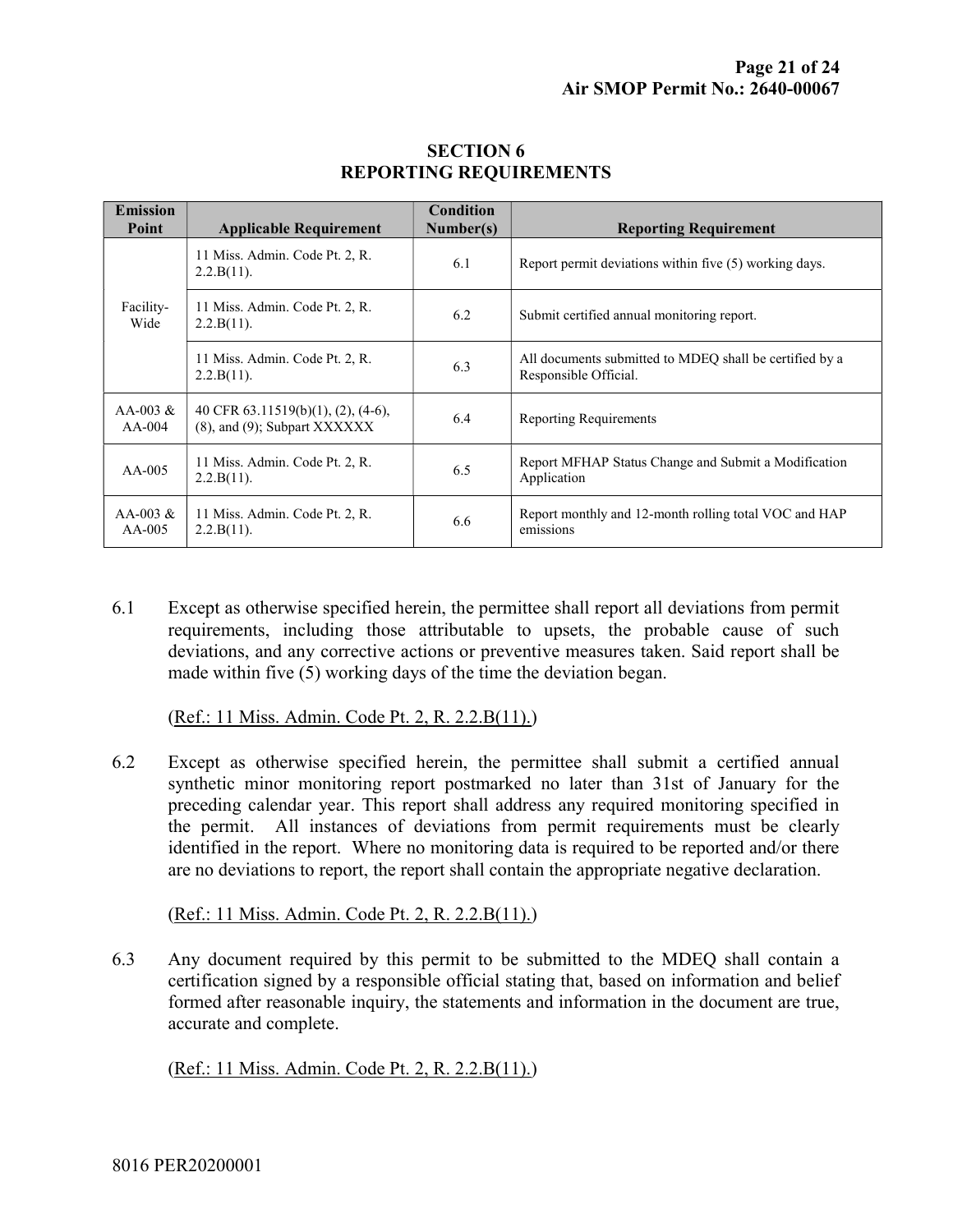- 6.4 For Emission Points AA-003 and AA-004 the permittee must prepare and submit annual certification and compliance reports for each affected source according to the requirements of paragraphs (a) through (f) below:
	- (a) Dates The permittee must prepare and submit each annual certification and compliance report according to the dates specified in subparagraphs (1) and (2) below. Note that the information reported for each of the months in the reporting period will be based on the last twelve (12) months of data prior to the date of each monthly calculation.
		- (1) The annual certification and compliance report must cover each subsequent annual reporting period from January 1st through December 31st.
		- (2) Each annual certification and compliance report must be prepared and submitted no later than January 31st and kept in a readily-accessible location for inspector review. If an exceedance has occurred during the year, each annual certification and compliance report must be submitted along with the exceedance reports, and postmarked or delivered no later than January 31st.
	- (b) General Requirements The annual certification and compliance report must contain the information specified in subparagraphs (1) through (3) below and the information specified in paragraphs (c) and (d) of this condition that is applicable to each affected source:
		- (1) Company name and address;
		- (2) Statement by a responsible official with that official's name, title, and signature, certifying the truth, accuracy, and completeness of the content of the report; and
		- (3) Date of report and beginning and ending dates of the reporting period. The reporting period is the 12-month period ending on December 31st. Note that the information reported for the 12 months in the reporting period will be based on the last 12 months of data prior to the date of each monthly calculation.
	- (c) Visual Determination of Fugitive Emissions Requirements The annual certification and compliance report must contain the information specified in subparagraphs (1) through (3) below for each affected source which performs visual determination of fugitive emissions in accordance with Condition 5.3.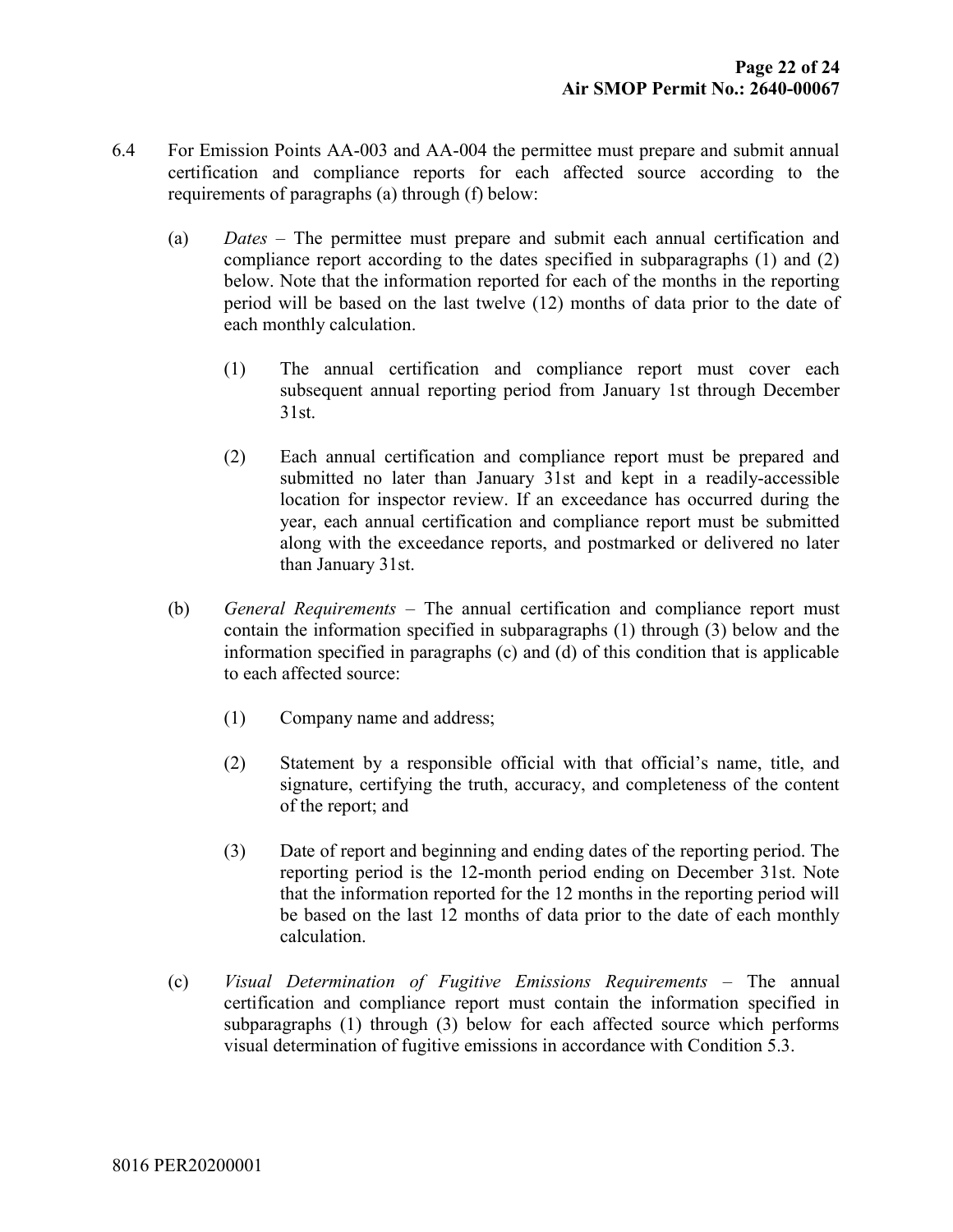- (1) The date of every visual determination of fugitive emissions which resulted in detection of visible emissions;
- (2) A description of the corrective actions taken subsequent to the test; and
- (3) The date and results of the follow-up visual determination of fugitive emissions performed after the corrective actions.
- (d) Visual Determination of Emissions Opacity Requirements The annual certification and compliance report must contain the information specified in subparagraphs (1) through (3) below for each affected source which performs visual determination of emissions opacity in accordance with Condition 5.3.
	- (1) The date of every visual determination of emissions opacity;
	- (2) The average of the six-minute opacities measured by the test; and
	- (3) A description of any corrective action taken subsequent to the test.
- (e) Exceedances of 20% Opacity for Welding Affected Sources As required by Condition  $5.5(g)$ , the permittee must prepare an exceedance report whenever the average of the six-minute average opacities recorded during a visual determination of emissions opacity exceeds 20%. This report must be submitted along with the annual certification and compliance report according to the requirements of this condition and must contain the information in subparagraphs  $(1)$  and  $(2)$  below:
	- (1) The date on which the exceedance occurred; and
	- (2) The average of the six-minute average opacities recorded during the visual determination of emissions opacity.
- (f) Site-Specific Welding Emissions Management Plan Reporting The permittee must submit a copy of the records of daily visual determinations of emissions recorded in accordance with Condition 5.5(j) and a copy of the Site-Specific Welding Emissions Management Plan and any subsequent revisions to the plan pursuant to Condition 5.7 along with the annual certification and compliance report, according to the requirements of this condition.

#### $(Ref.: 40 CFR 63.11519(b)(1), (2), (4-6), (8), and (9); Subpart XXXXXX)$

6.5 For Emission Point AA-005, in the event that the permittee begins to perform sprayapplied operation using paints which contain MFHAPs, the spray painting operation shall become an affected source as defined by 40 CFR 63.11514(b)(4). The permittee shall